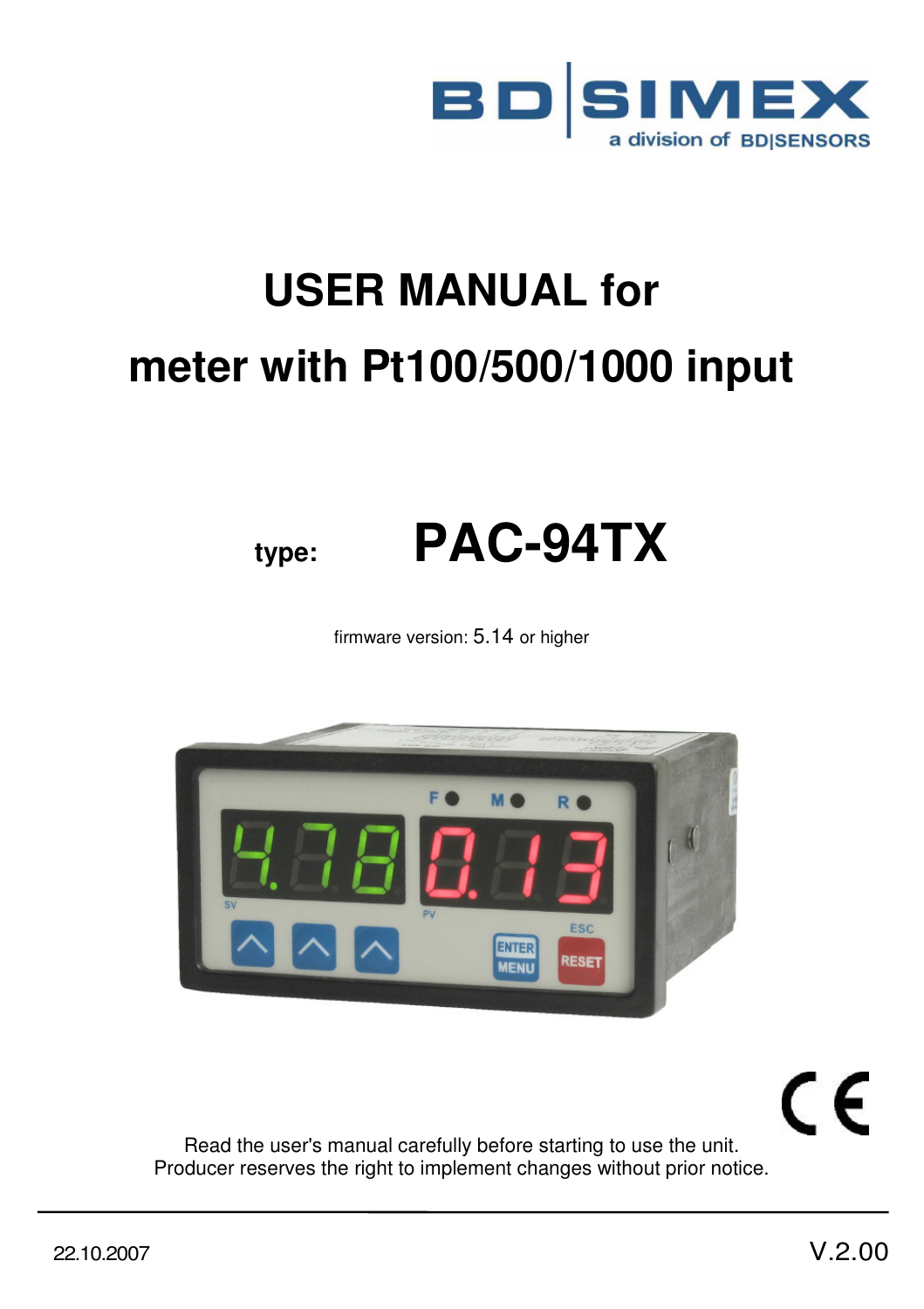# **CONTENTS**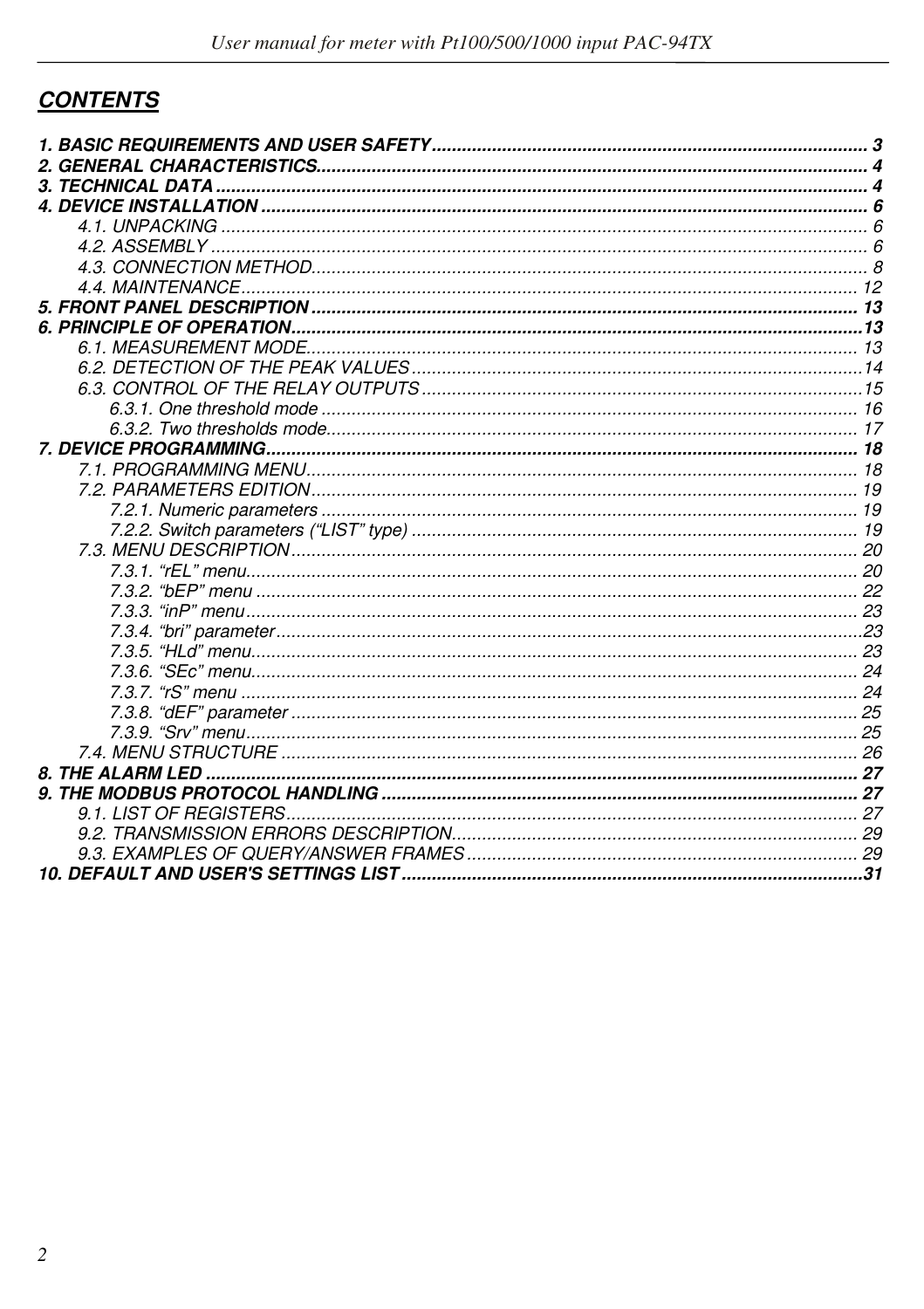#### *Explanation of symbols used in the manual:*



*- This symbol denotes especially important guidelines concerning the installation and operation of the device. Not complying with the guidelines denoted by this symbol may cause an accident, damage or equipment destruction.*

#### *IF THE DEVICE IS NOT USED ACCORDING TO THE MANUAL THE USER IS RESPONSIBLE FOR POSSIBLE DAMAGES.*



*- This symbol denotes especially important characteristics of the unit. Read any information regarding this symbol carefully* 

# *1. BASIC REQUIREMENTS AND USER SAFETY*



- **The manufacturer is not responsible for any damages caused by inappropriate installation, not maintaining the proper technical condition and using the unit against its destination.** 

- Installation should be conducted by qualified personnel. During installation all available safety requirements should be considered. The fitter is responsible for executing the installation according to this manual, local safety and EMC regulations.

- The unit must be properly set-up, according to the application. Incorrect configuration can cause defective operation, which can lead to unit damage or an accident.

- **If in the case of a defect of unit operation there is a risk of a serious threat to the safety of people or property additional, independent systems and solutions to prevent such a threat must be used.** 

- **The unit uses dangerous voltage that can cause a lethal accident. The unit must be switched off and disconnected from the power supply prior to starting installation of troubleshooting (in the case of malfunction).** 

- Neighbouring and mating equipment must meet the requirements of appropriate standards and regulations concerning safety and be equipped with adequate antiovervoltage and anti-interference filters.

- **Do not attempt to disassemble, repair or modify the unit yourself. The unit has no user serviceable parts. Units, in which a defect was stated must be disconnected and submitted for repairs at an authorized service centre.** 



- In order to minimize fire or electric shock hazard, the unit must be protected against atmospheric precipitation and excessive humidity.

- Do not use the unit in areas threatened with excessive shocks, vibrations, dust, humidity, corrosive gasses and oils.

- Do not use the unit in explosion hazard areas.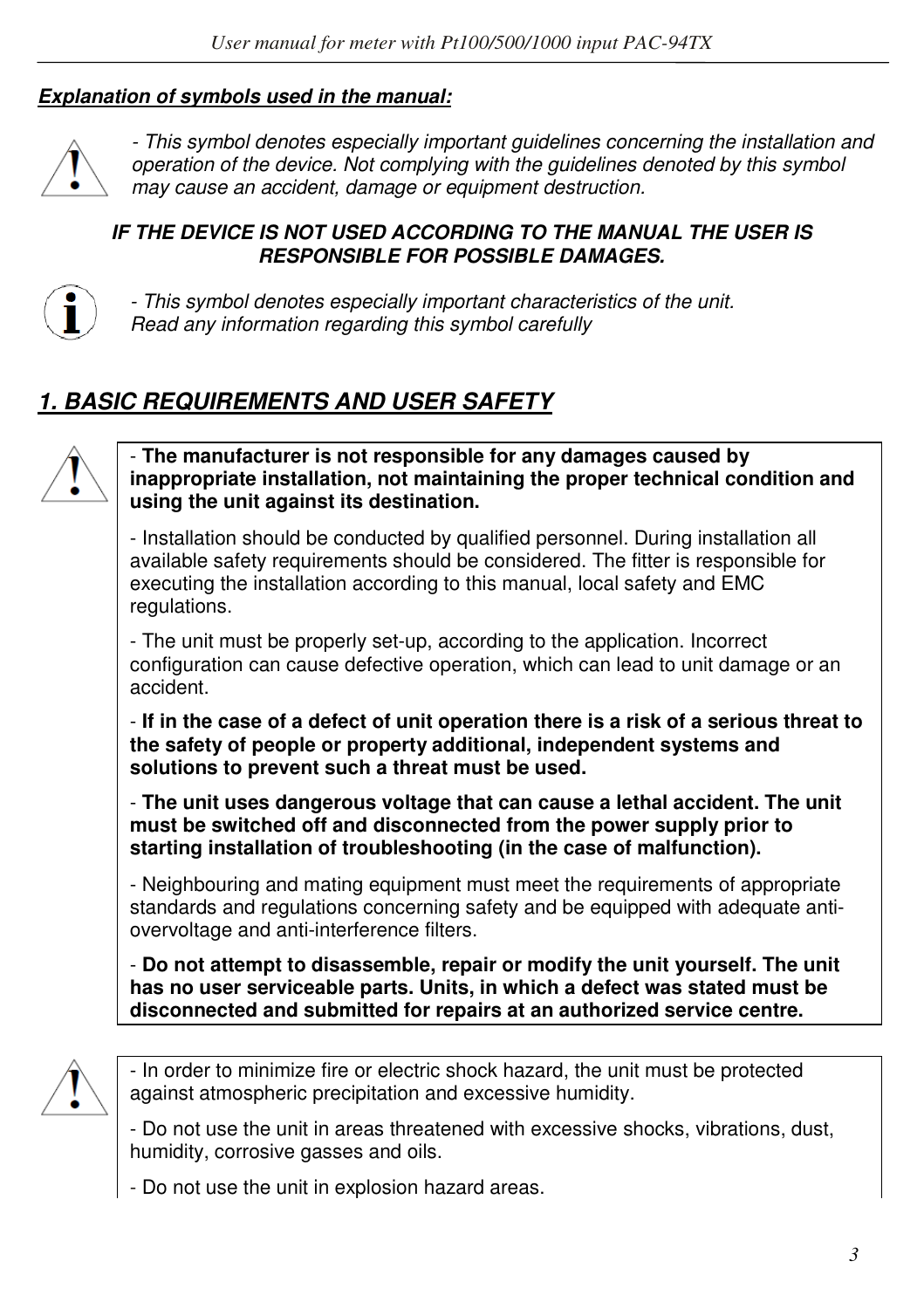

- Do not use the unit in areas with significant temperature variations, exposed to condensation or icing.

- Do not use the unit in areas exposed to direct sunlight.

- Make sure that the ambient temperature (e.g. inside the control box) does not exceed the recommended values. In such cases forced cooling of the unit must be considered (e.g. by using a ventilator).



**The unit is designed for operation in an industrial environment and must not be used in a household environment or similar.** 

# *2. GENERAL CHARACTERISTICS*

The **PAC-94TX** meter is equipped with Pt 100/Pt 500/Pt 1000 type input, with automatic connection recognition (three or four wire sensor). The measurement range spans from -99 °C to +600 °C, and input is fully linearised accordingly to PN-EN60751+A2:1999 standard. Result is showed on 3-digit LED display.

The device is equipped with one relay output. Device **PAC-94TX** is equipped with RS-485 / Modbus RTU communication interface and sensor supply output. The meter can be ordered in two power supply versions.

**PAC-94TX** can be used for controlling and regulation of processes need proportional and threshold control like: temperature processes (heating or cooling), valves controlling or other.

## *3. TECHNICAL DATA*

| Power supply voltage<br>(depending on version)<br>External fuse (required)<br>Power consumption |                              | 85 $230260$ V <sub>AC/DC</sub> ; 50 $\div$ 60 Hz<br>or 192450 $V_{\text{DC}}$ ; 162435 $V_{\text{AC}}$<br>$T - type$ , max. 2 A<br>max. 4.5 VA @ 85 ÷ 260 $V_{AC/DC}$<br>max. 4.5 VA @ 16 V $\div$ 35 V <sub>AC</sub><br>max. 4.5 W @ 19 V $\div$ 50 V <sub>DC</sub> |  |  |  |
|-------------------------------------------------------------------------------------------------|------------------------------|----------------------------------------------------------------------------------------------------------------------------------------------------------------------------------------------------------------------------------------------------------------------|--|--|--|
| Measurement input                                                                               |                              | Pt 100/ Pt 500/Pt 1000 type with automatic connection<br>recognition (3 or 4-wires)                                                                                                                                                                                  |  |  |  |
| Measurement range                                                                               |                              | $-99$ °C $+ +600$ °C                                                                                                                                                                                                                                                 |  |  |  |
| Measurement accuracy                                                                            |                              | $\pm$ 0.25 % $\pm$ one digit                                                                                                                                                                                                                                         |  |  |  |
|                                                                                                 | Measurement wires resistance | max. 20 $\Omega$ (every wire)                                                                                                                                                                                                                                        |  |  |  |
| Outputs<br>relay:<br>sensor power supply:                                                       |                              | 1 NO, 1 A/250 $V_{AC}$ (cos $\phi = 1$ )<br>24 V +5 %, -10 % / max. 100 mA, stabilized                                                                                                                                                                               |  |  |  |
| Communication interface                                                                         |                              | RS-485, 8N1 and 8N2, Modbus RTU, not separated                                                                                                                                                                                                                       |  |  |  |
| Baud rate                                                                                       |                              | 1200 bit/sec $\div$ 115200 bit/sec                                                                                                                                                                                                                                   |  |  |  |
|                                                                                                 |                              |                                                                                                                                                                                                                                                                      |  |  |  |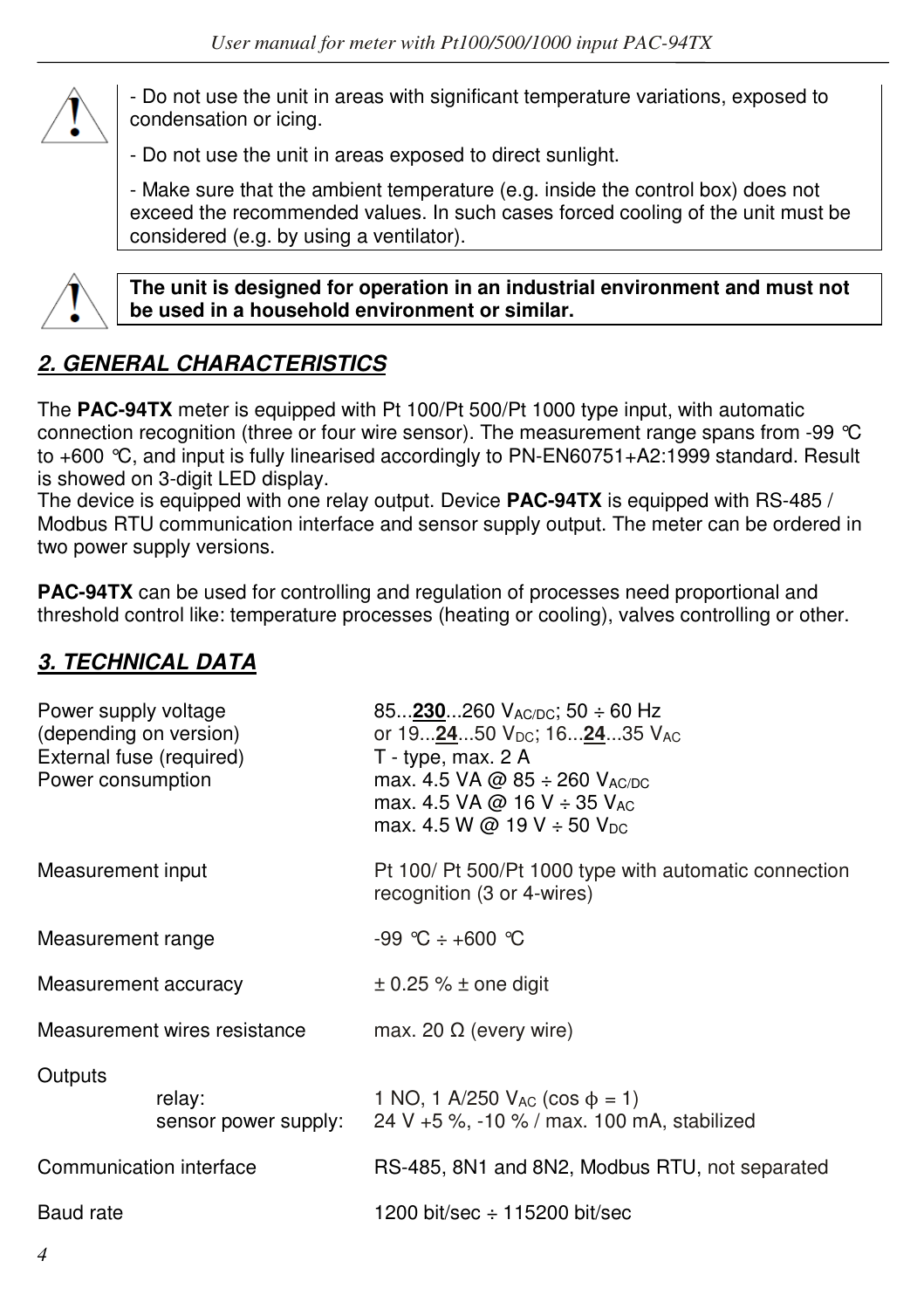| Display                                                                                                      |                      |                                                                                                                                                                                            |  |  |  |
|--------------------------------------------------------------------------------------------------------------|----------------------|--------------------------------------------------------------------------------------------------------------------------------------------------------------------------------------------|--|--|--|
|                                                                                                              | result:<br>settings: | LED, 3 digit, 13 mm height, red<br>LED, 3 digit, 13 mm height, green                                                                                                                       |  |  |  |
| Data memory                                                                                                  |                      | non-volatile memory, EEPROM type                                                                                                                                                           |  |  |  |
| Protection level                                                                                             |                      | IP 65 (from front, after using waterproof cover)<br>IP 40 (from front)<br>IP 20 (housing and connection clips)                                                                             |  |  |  |
| Housing type<br>Housing material<br>Housing dimensions<br>Mounting hole<br>Assembly depth<br>Panel thickness |                      | panel<br>NORYL - GFN2S E1<br>96 x 48 x 100 mm<br>$90.5 \times 43$ mm<br>$102 \text{ mm}$<br>max. 5 mm                                                                                      |  |  |  |
| Operating temperature<br>Storage temperature                                                                 |                      | 0 °C to +50 °C<br>-10 °C to +70 °C                                                                                                                                                         |  |  |  |
| Humidity<br>Altitude                                                                                         |                      | 5 to 90 % no condensation<br>up to 2000 meters above sea level                                                                                                                             |  |  |  |
| Screws tightening max. torque                                                                                |                      | $0.5$ Nm                                                                                                                                                                                   |  |  |  |
| Max. connection leads diameter                                                                               |                      | $2.5$ mm <sup>2</sup>                                                                                                                                                                      |  |  |  |
| Safety requirements                                                                                          |                      | according to: PN-EN 61010-1<br>installation category: II<br>pollution degree: 2<br>voltage in relation to ground: 300 VAC                                                                  |  |  |  |
|                                                                                                              |                      | insulation resistance: $>20$ MQ<br>insulation strength between power supply and<br>input/output terminal: 1min. @ 2300 V<br>insulation strength between relays terminal:<br>1min. @ 1350 V |  |  |  |
| <b>EMC</b>                                                                                                   |                      | according to: PN-EN 61326                                                                                                                                                                  |  |  |  |



**This is a class A unit. In housing or a similar area it can cause radio frequency interference. In such cases the user can be requested to use appropriate preventive measures.**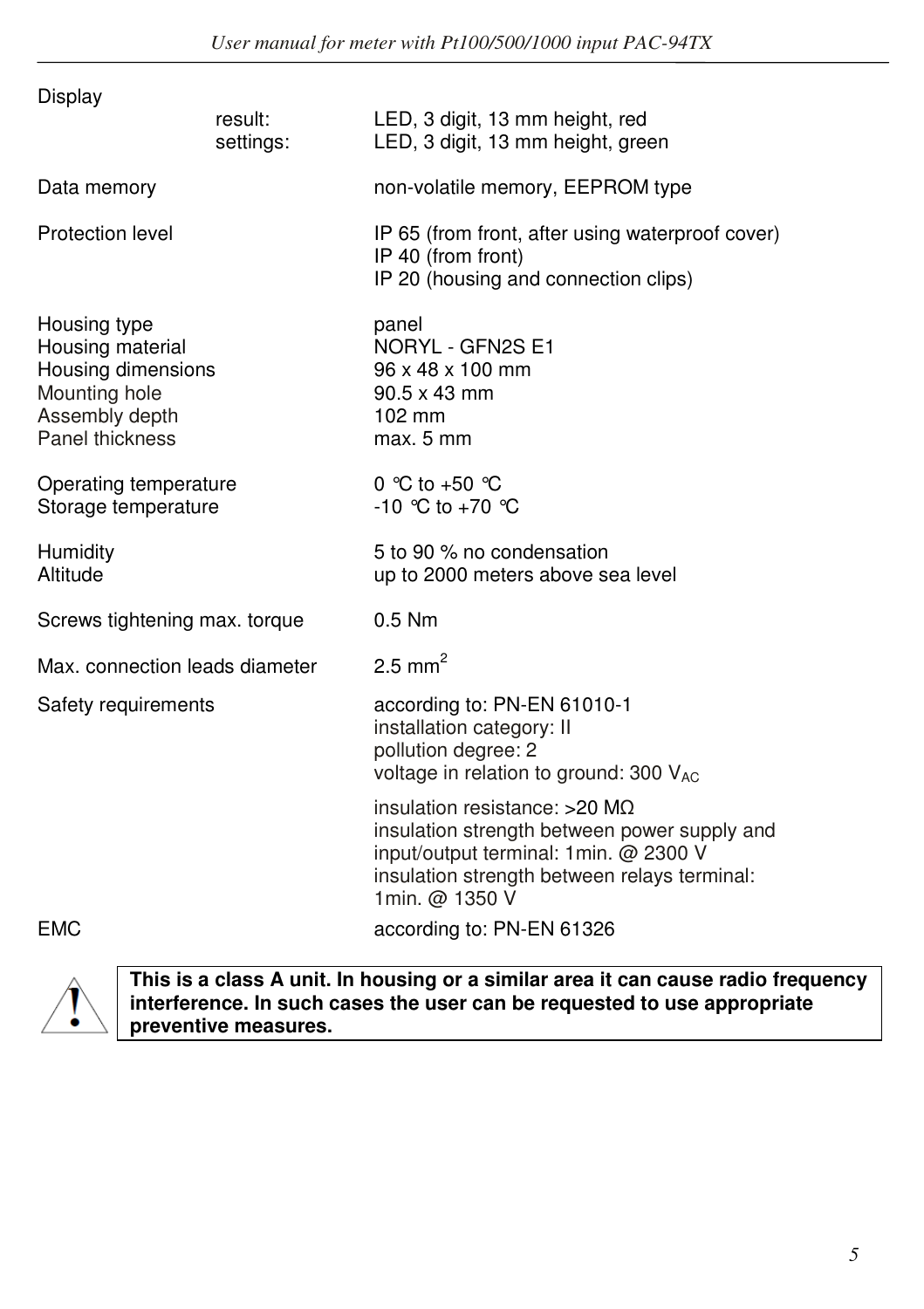# *4. DEVICE INSTALLATION*

The unit has been designed and manufactured in a way assuring a high level of user safety and resistance to interference occurring in a typical industrial environment. In order to take full advantage of these characteristics installation of the unit must be conducted correctly and according to the local regulations.



- Read the basic safety requirements on page 3 prior to starting the installation.

- Ensure that the power supply network voltage corresponds to the nominal voltage stated on the unit's identification label.

- The load must correspond to the requirements listed in the technical data.

- All installation works must be conducted with a disconnected power supply.

- Protecting the power supply clamps against unauthorized persons must be taken into consideration.

# *4.1. UNPACKING*

After removing the unit from the protective packaging, check for transportation damage. Any transportation damage must be immediately reported to the carrier. Also, write down the unit serial number on the housing and report the damage to the manufacturer.

Attached with the unit please find:

- user's manual,
- warranty,
- assembly brackets 2 pieces.

# *4.2. ASSEMBLY*



- The unit is designed for mounting indoor inside housings (control panel, switchboard) assuring appropriate protection against electric impulse waves. Metal housing must be connected to the grounding in a way complying with the governing regulations.

- Disconnect the power supply prior to starting assembly.

- Check the correctness of the performed connections prior to switching the unit on.



In order to assembly the unit, a 90.5 mm x 43 mm mounting hole (Figure 4.1) must be prepared. The thickness of the material of which the panel is made must not exceed 5 mm. When preparing the mounting hole take the grooves for catches located on both sides of the housing into consideration (Figure 4.1). Place the unit in the mounting hole inserting it from the front side of the panel, and then fix it using the brackets (Figure 4.2). The minimum distances between assembly holes' axes - due to the thermal and mechanical conditions of operation – are 115 mm x 67 mm (Figure 4.3).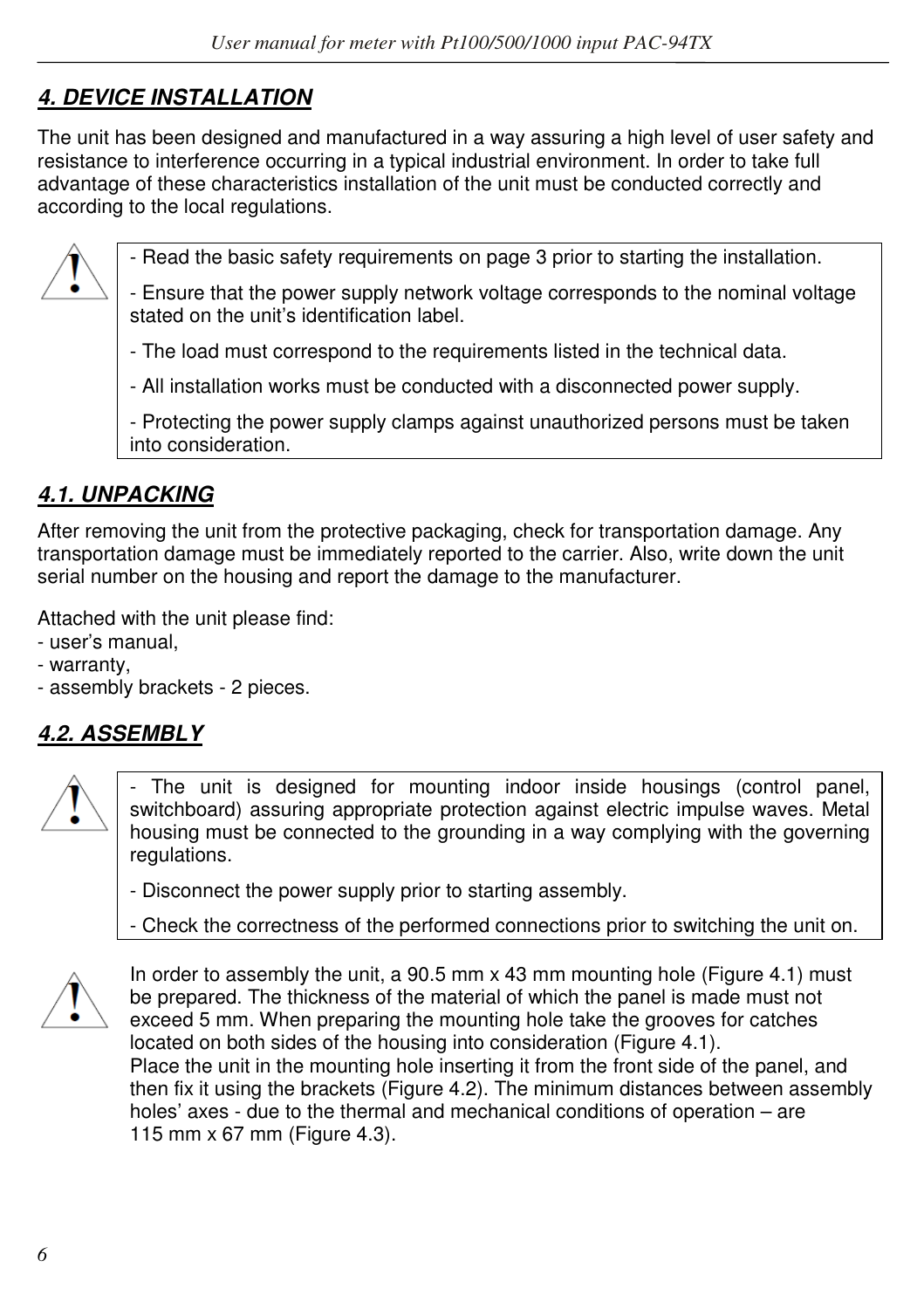

*Figure 4.1. Mounting hole dimensions* 



*Figure 4.2. Installing of brackets, and dimensions of connectors.*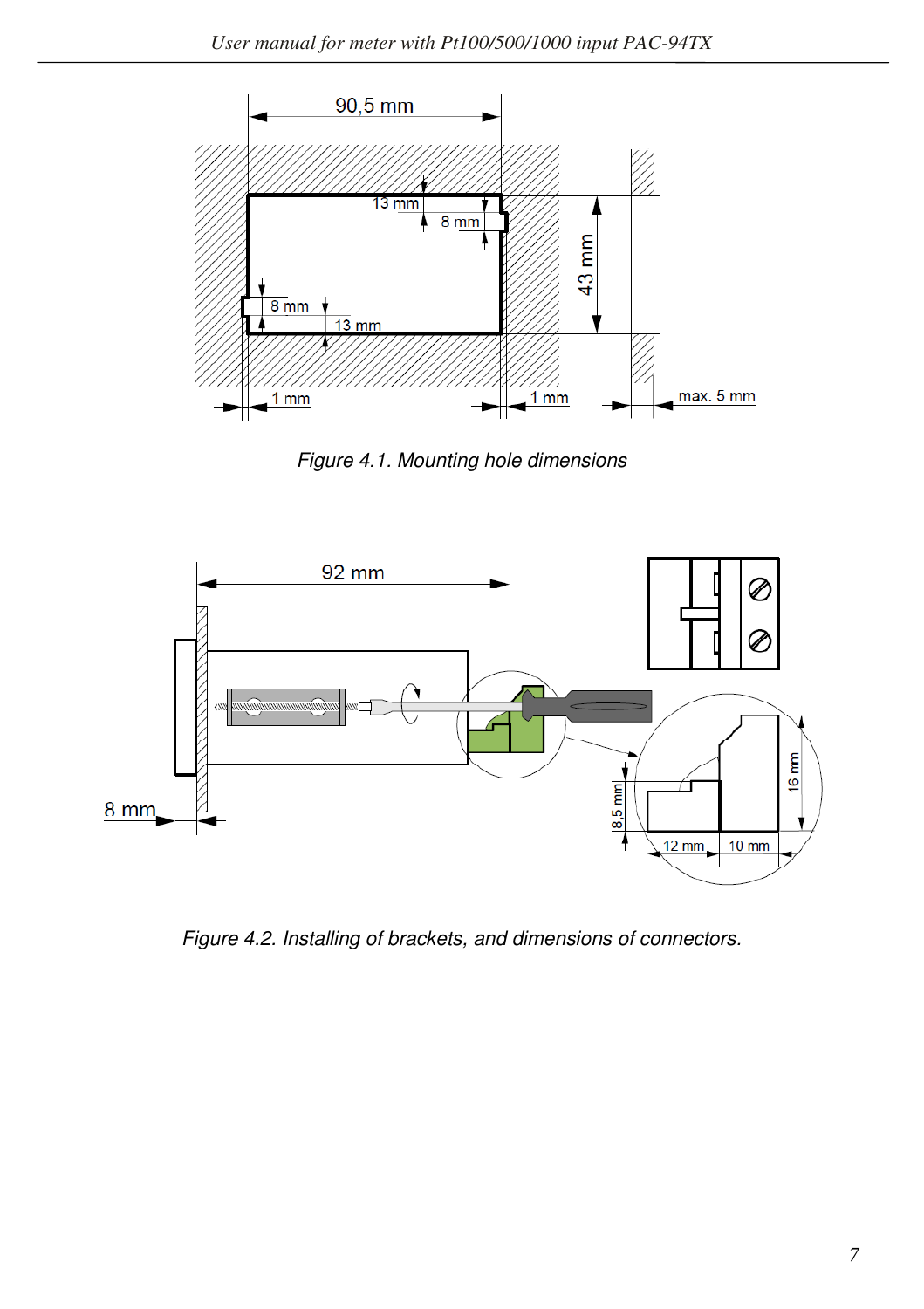

*Figure 4.3. Minimum distances when assembly of a number of units* 

# *4.3. CONNECTION METHOD*

#### *Caution*

- Installation should be conducted by qualified personnel. During installation all available safety requirements should be considered. The fitter is responsible for executing the installation according to this manual, local safety and EMC regulations.

- The unit is not equipped with an internal fuse or power supply circuit breaker. Because of this an external time-delay cut-out fuse with minimal possible nominal current value must be used (recommended bipolar, max. 2 A) and a power supply circuit-breaker located near the unit. In the case of using a monopolar fuse it must be mounted on the phase cable (L).

- The power supply network cable diameter must be selected in such a way that in the case of a short circuit of the cable from the side of the unit the cable shall be protected against destruction with an electrical installation fuse.

- Wiring must meet appropriate standards and local regulations and laws.

- In order to secure against accidental short circuit the connection cables must be terminated with appropriate insulated cable tips.

- Tighten the clamping screws. The recommended tightening torque is 0.5 Nm. Loose screws can cause fire or defective operation. Over tightening can lead to damaging the connections inside the units and breaking the thread.

- In the case of the unit being fitted with separable clamps they should be inserted into appropriate connectors in the unit, even if they are not used for any connections.

**- Unused clamps (marked as n.c.) must not be used for connecting any connecting cables (e.g. as bridges), because this can cause damage to the equipment or electric shock.**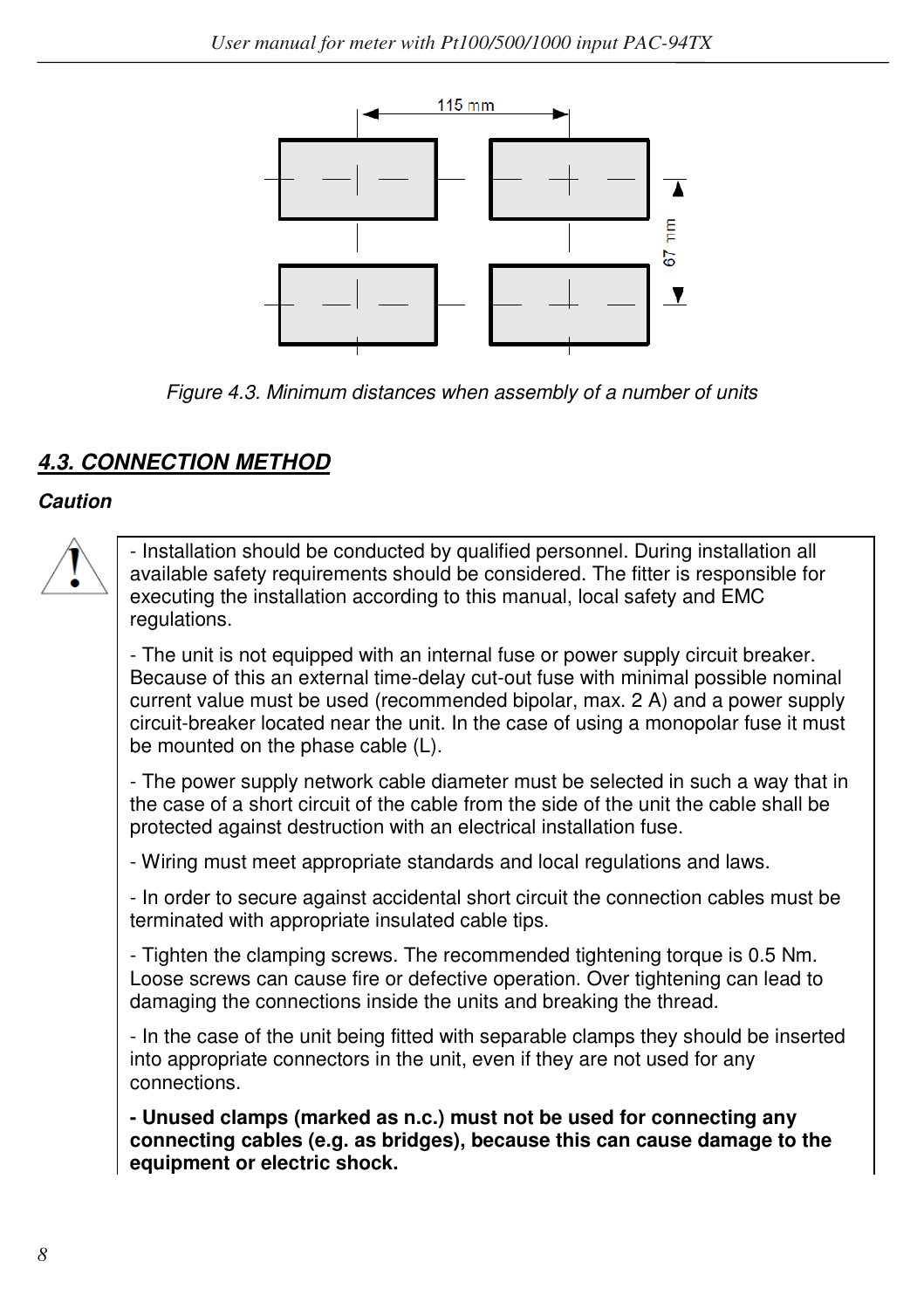

If the unit is equipped with housing, covers and sealing packing, protecting against water intrusion, pay special attention to their correct tightening or clamping. In the case of any doubt consider using additional preventive measures (covers, roofing, seals, etc.). Carelessly executed assembly can increase the risk of electric shock.

- After the installation is completed do not touch the unit's connections when it is switched on, because it carries the risk of electrical shock.

**Due to possible significant interference in industrial installations appropriate measures assuring correct operation of the unit must be applied. To avoid the unit of improper indications keep recommendations listed below.** 

- Avoid common (parallel) leading of signal cables and transmission cables together with power supply cables and cables controlling induction loads (e.g. contactors). Such cables should cross at a right angle.
- Contactor coils and induction loads should be equipped with anti-interference protection systems, e.g. RC-type.
- Use of screened signal cables is recommended. Signal cable screens should be connected to the earthing only at one of the ends of the screened cable.
- In the case of magnetically induced interference the use of twisted couples of signal cables (so-called "spirals") is recommended. The spiral (best if shielded) must be used with RS-485 serial transmission connections.
- In the case of interference from the power supply side the use of appropriate anti-interference filters is recommended. Bear in mind that the connection between the filter and the unit should be as short as possible and the metal housing of the filter must be connected to the earthing with largest possible surface. The cables connected to the filter output must not run in parallel with cables with interference (e.g. circuits controlling relays or contactors).

Connections of power supply voltage and measurement signals are executed using the screw connections on the back of the unit's housing.



*Figure 4.4. Method of cable insulation replacing and cable terminals* 



 **All connections must be made while power supply is disconnected!**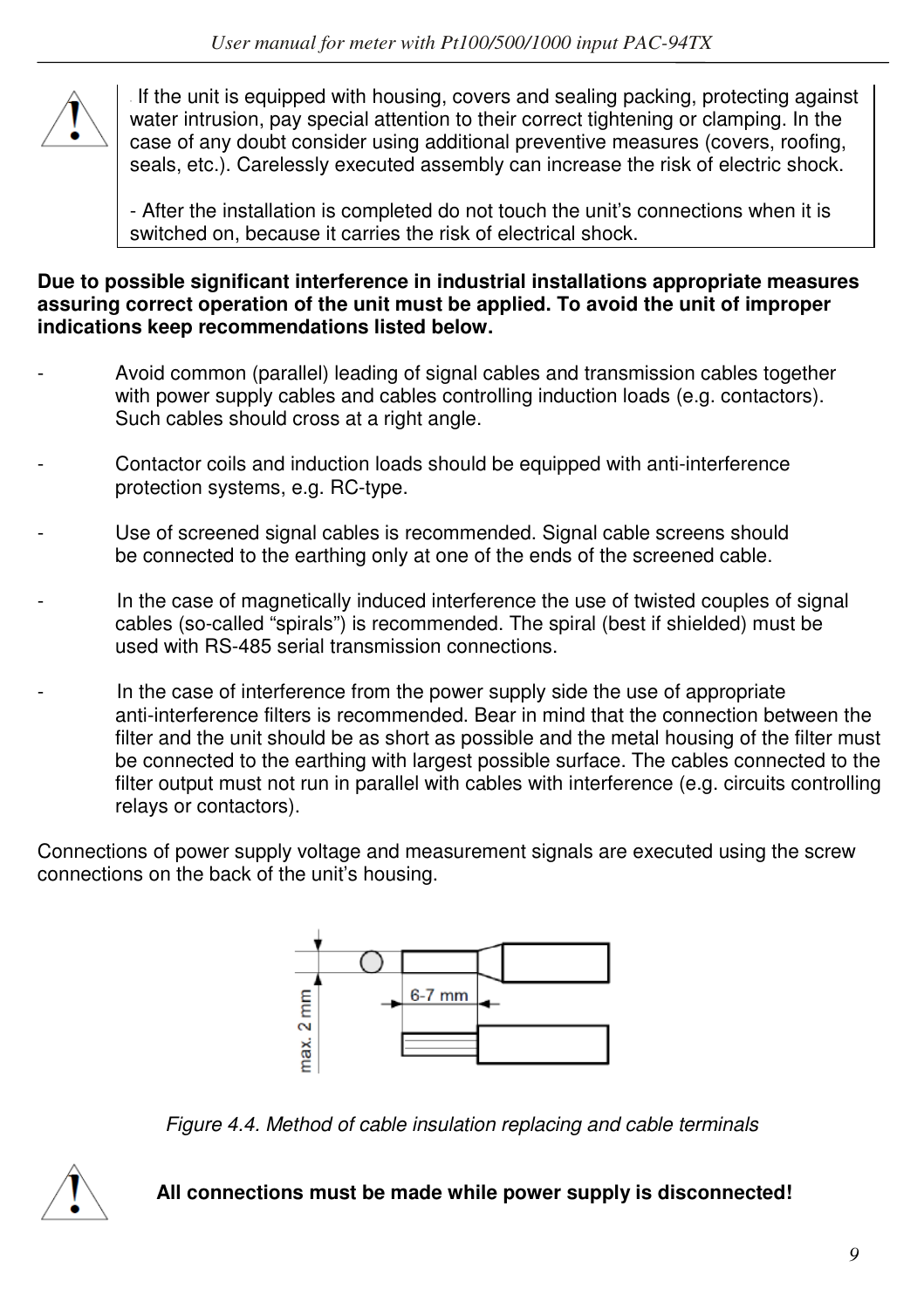

*Figure 4.5. Terminals description (relay outputs, no current output version)*



*Figure 4.6. Terminals description (relay outputs, device with current output)* 



**Contacts of relay outputs are not equipped with spark suppressors. While use the relay outputs for switching of inductive loads (coils, contactors, power relays, electromagnets, motors etc.) it is required to use additional**  suppression circuit (typically capacitor 47 nF/min. 250 V<sub>AC</sub> in series with **100R/5 W resistor), connected in parallel to relay terminals or (better) directly on the load. In consequence of using the suppression circuit, the level of generated electromagnetic disturbances is lower, and the life of relay contacts rises.**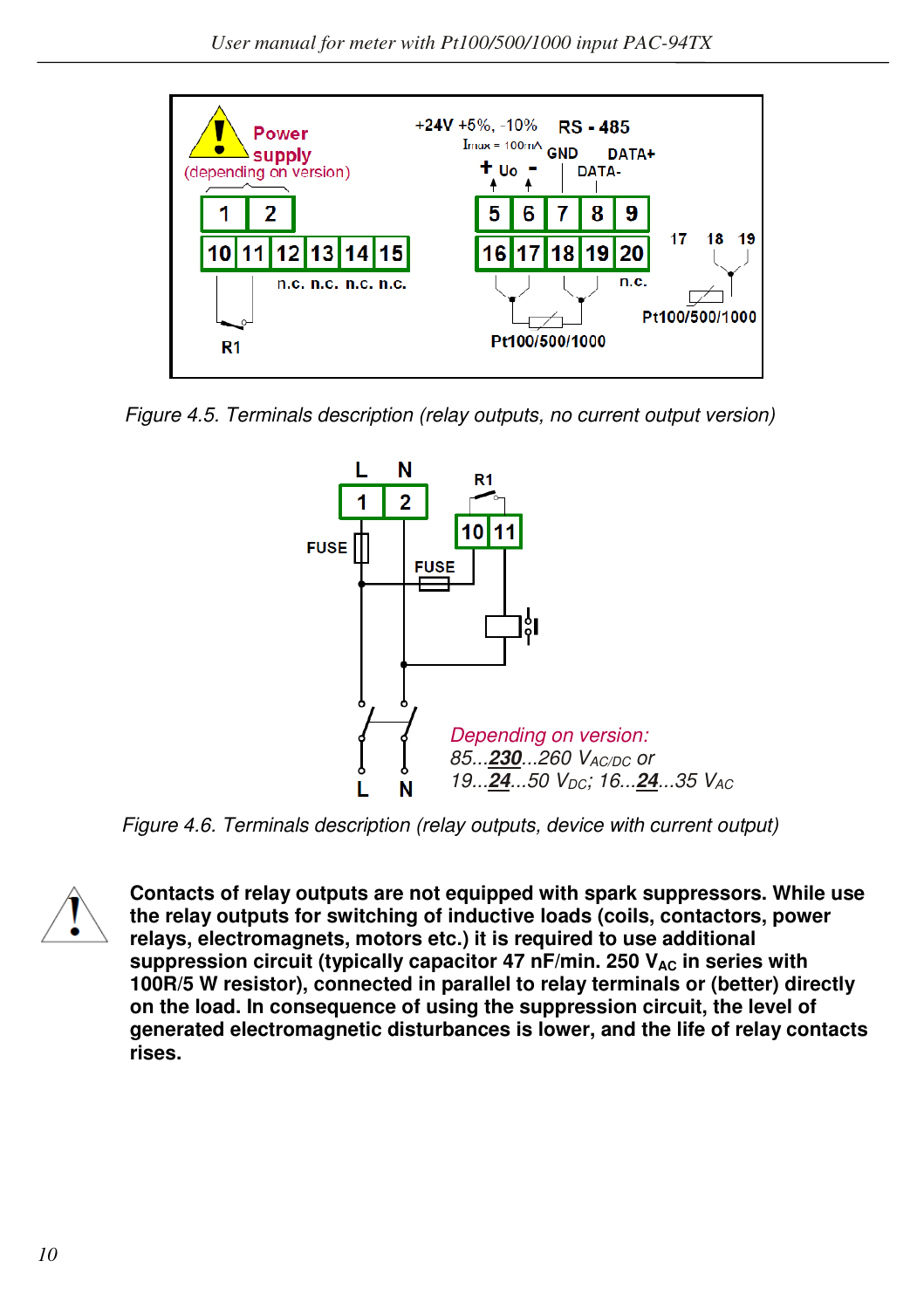

*Figure 4.7. Examples of suppression circuit connection: a) to relay terminals; b) to the inductive load*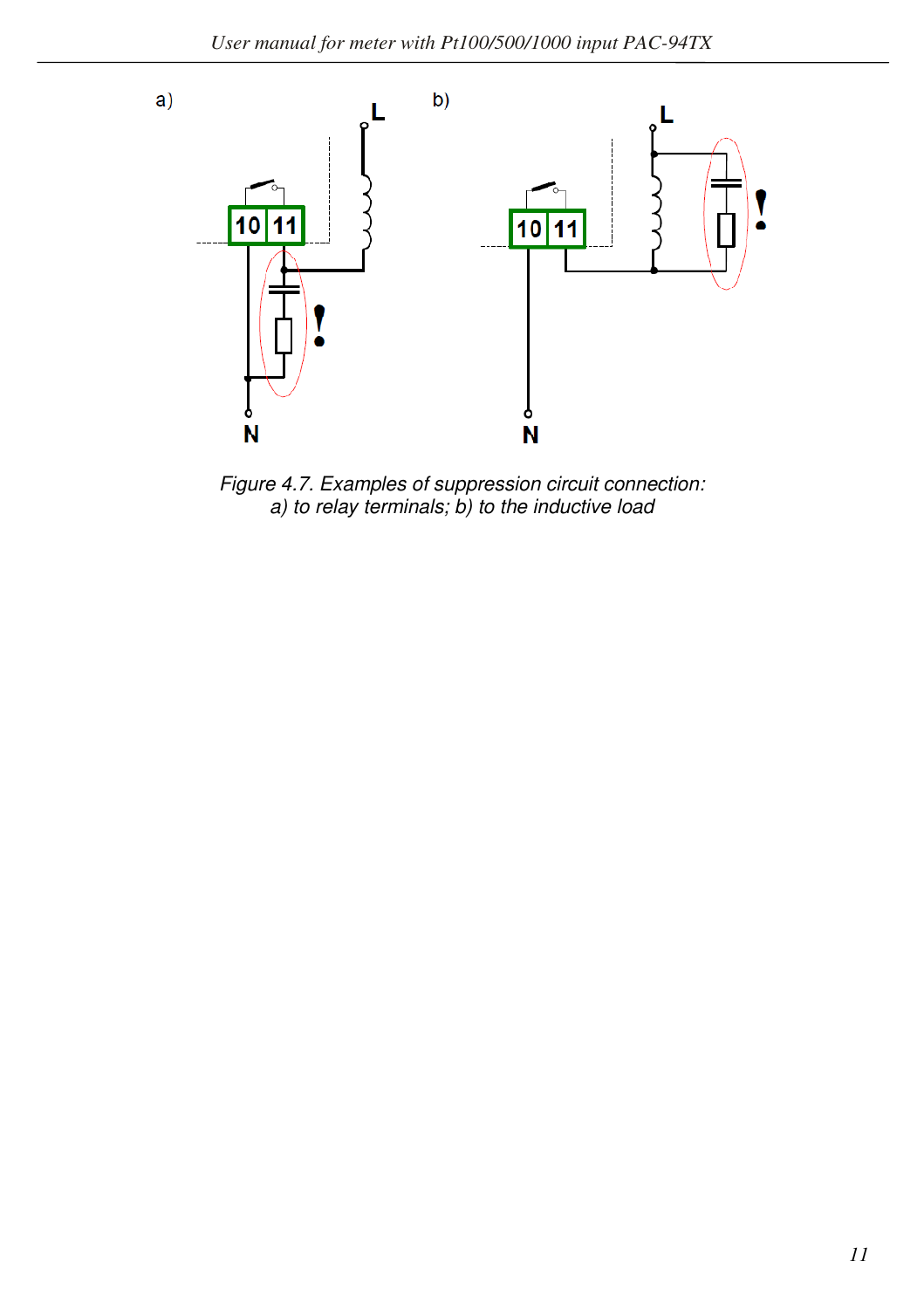Temperature sensor can be connected to the device in typical 4-wire circuit (Figure 4.8a) or 3-wire circuit (Figure 4.8b). Due to precision of measurement 4-wire circuit is recommended.



If 2 wire circuit is used it is recommended to connect sensor accordingly to Figure 4.8c (4-wires circuit with shorted pins 16+17 and 18+19). In this case, the resistance of wires should be as small as possible, to avoid of measurement errors. Measured value can be corrected (constant correction) using "**OFS**" parameter from menu "**inP**". Due to low precision 2-wire connection is not recommended.

When 4-wires or 2-wires connection is used, the resistance of particular wires (Ra ÷ Rd) **CAN BE DIFFERENT**. When 3-wires connection is used, the resistance of particular wires (Ra ÷ Rd) **MUST BE IDENTICAL** to enable proper compensation of it's resistance. The resistance of particular wire **should not be greater than 20** *Ω.*



*Figure 4.8. Connection of sensors: a) 4-wires circuit; b) 3-wires circuit; c) 2-wires circuit;* 



The connection circuit should not be changed while unit is powered. Every change of connection while the unit is powered causes measurement errors by several seconds after change.

# *4.4. MAINTENANCE*

The unit does not have any internal replaceable or adjustable components available to the user. Pay attention to the ambient temperature in the room where the unit is operating. Excessively high temperatures cause faster ageing of the internal components and shorten the fault-free time of unit operation.

In cases where the unit gets dirty do not clean with solvents. For cleaning use warm water with small amount of detergent or in the case of more significant contamination ethyl or isopropyl alcohol.



Using any other agents can cause permanent damage to the housing.



Product marked with this symbol should not be placed in municipal waste. Please check local regulations for disposal and electronic products.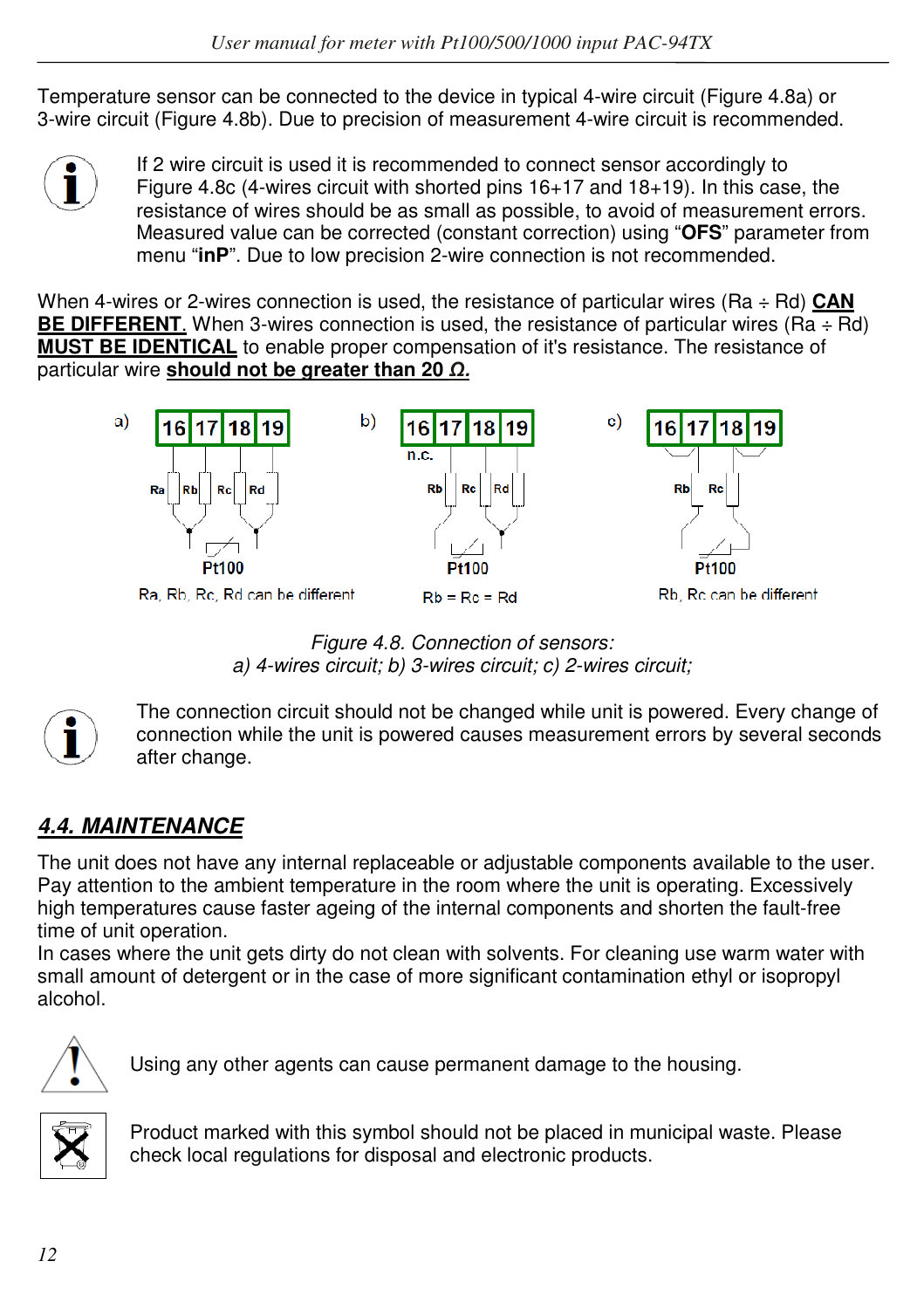# *5. FRONT PANEL DESCRIPTION*



#### *Symbols and functions of push-buttons:*



## *6. PRINCIPLE OF OPERATION*

After turning the power supply on, device ID and software version are showed on the display, next the controller goes to the measurement mode.

## *6.1. MEASUREMENT MODE*

In the measure mode, current measurement result is displayed on the right (red) display. In this mode, left (green) display shows first threshold of relay **R1** ("**SEP**" parameter). The LED named "**R**" signalises activation of relay.

If the result of measurement exceeds the *permissible measurement range*, "**F**" (fault) diode lights and warning **"Hi"** or **"Lo"** is displayed rather than calculated result, depends on exceeded value. The warning can be effect of measurement circuit malfunction. In that case **"Lo"** means shortcut and **"Hi"** means break of measurement circuit.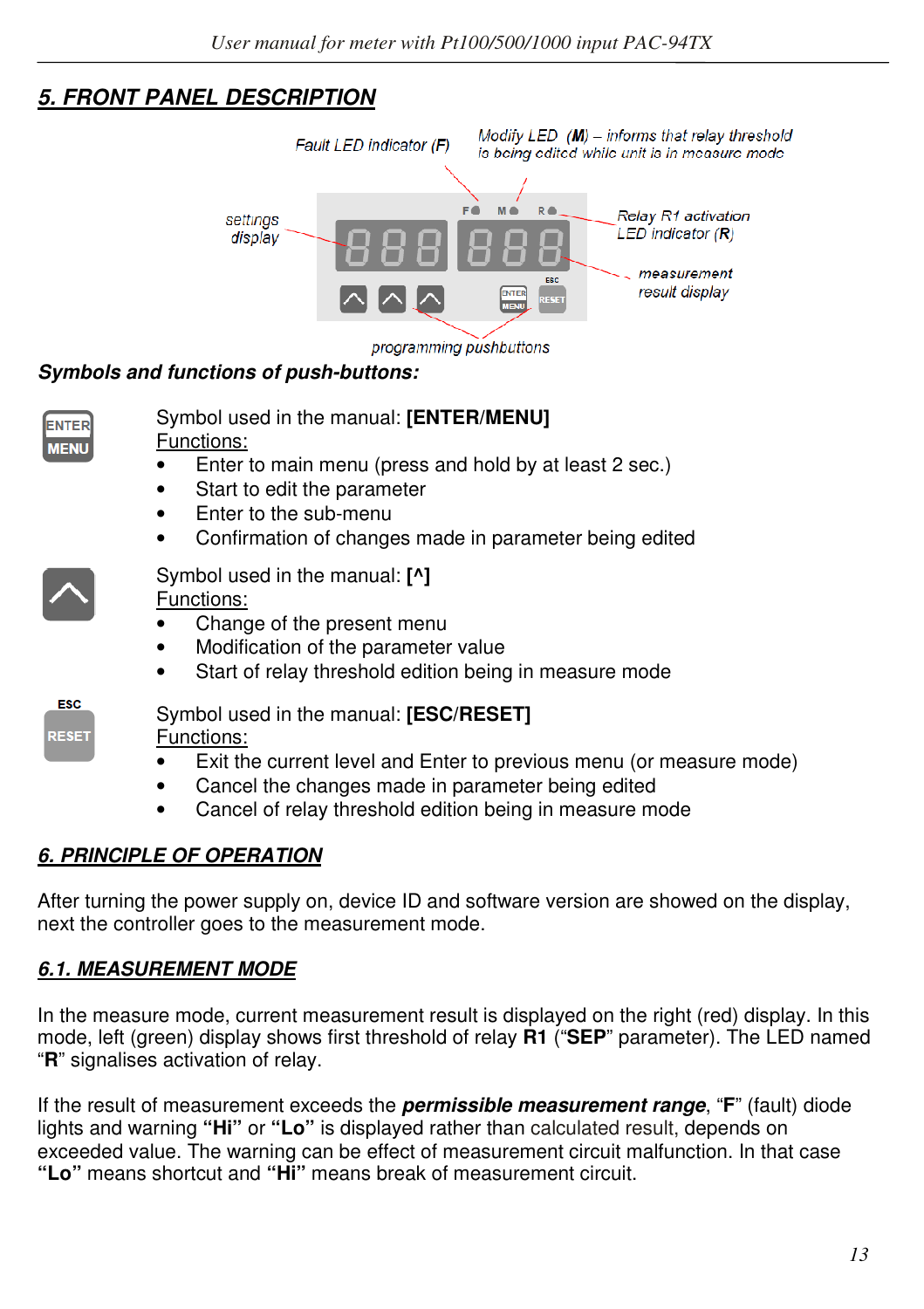

If precision of measurement is set to 0.1 °C and value of current measurement is located in *permissible measurement range,* but exceeds range -9.9 ÷ 99.9, then warning "**Ov**" is displayed in place of current measurement value.

If a *free access* is enabled (see description of *"SEc" menu*), user can change the value of particular threshold showed on left (green) display pressing buttons **[^]**. If any of **[^]** buttons is pressed, then instantaneous edition of threshold is being started (see: *PARAMETERS EDITION*). Start of threshold edition is signalised by LED named "**M**" (Modify). This LED, stops flashes after accepting of new value (**[ENTER/MENU]** button) or after cancellation of changes (**[ESC/RESET]** button).

All accessible parameters can be changed by entering the menu (see: *DEVICE*  **PROGRAMMING**). Use the local keyboard or the remote controller to do it. (Note: all parameters can be remote changed via RS-485 interface).



Configuration of the device (via menu or RS-485 interface) **do not stops measures.**

# *6.2. DETECTION OF THE PEAK VALUES*

The **PAC-94TX** controller is equipped with peaks detection function. It can detect a peaks of the input signal and display their values. Presets connected with this function are placed in **"HLd"**  menu (see description of *"HLd" menu*). The detection of the peak can be done if the measured signal raises and drops of value at least equal to parameter **"PEA"**. Detected peaks are displayed during the time defined by parameter **"tim"**. If a new peak will be detected while one is displayed, this new peak will be displayed and display time counter will be cleared (Figure 6.1). If no peaks are detected while time **"tim"** elapses**,** device starts to show the current value of input signal again.

The relay R1 (LED "R") can be controlled depend on the current value of input signal or the peak value (see *"HLd" menu*).



*Figure 6.1. Process of peaks detection*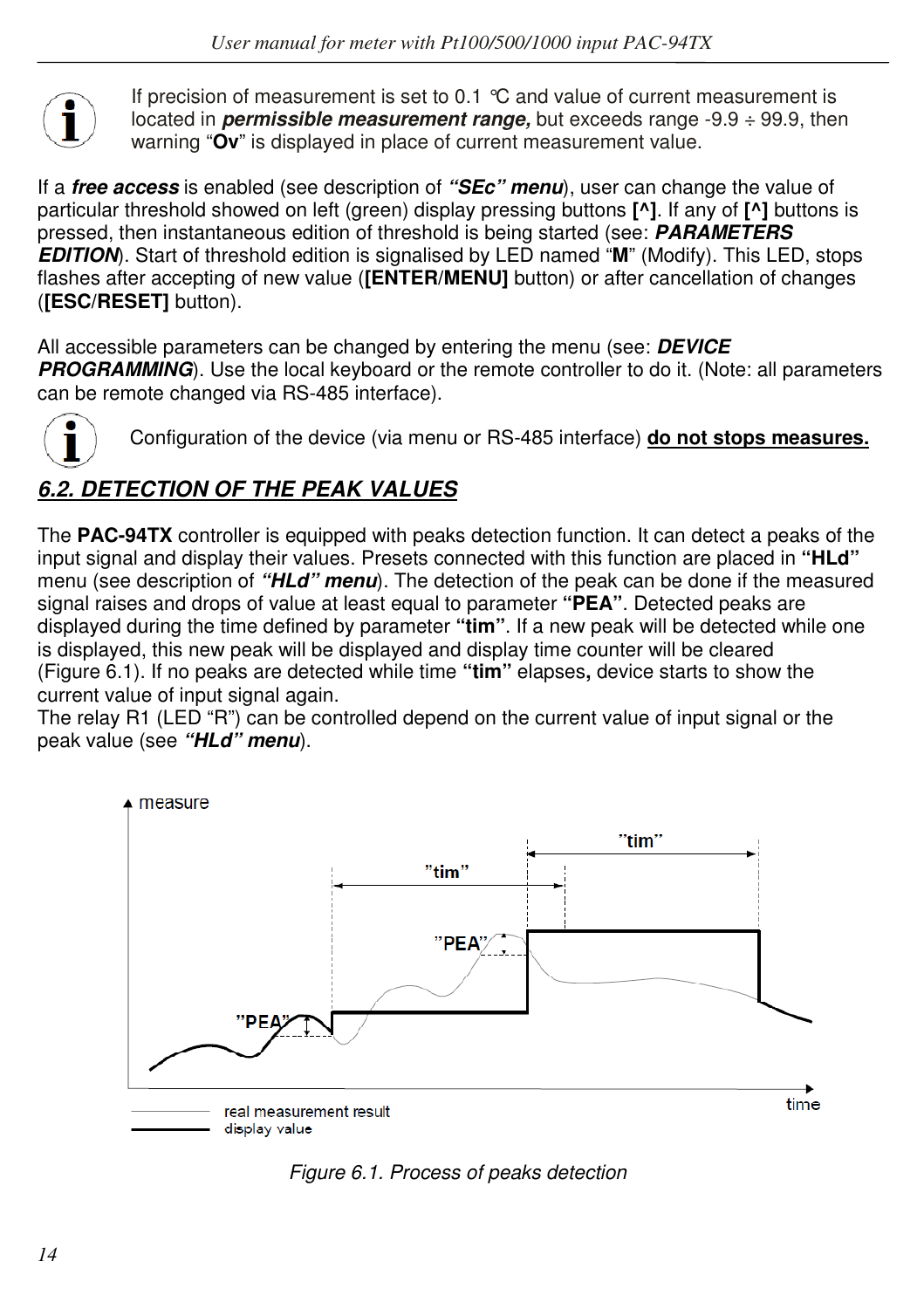## *6.3. CONTROL OF THE RELAY OUTPUTS*

The control of the object (measured signal) is realized via relay outputs. Front panel LED named "**R**" indicates the state of relay **R1** output.

Modes of the control can be changed depend on the values of parameters **"SEP"**, **"SP2", "HYS"**, **"mod"**, **"ton"**, **"toF"**, **"uni"** and **"AL".** Depend on **"mod"** parameter, relays can be not used or controlled over one or two thresholds values.

If one threshold is used (Figure 6.2) the relay can be turned on (**"mod"** = **"on"**) or off (**"mod"** = **"oFF"**) when the input signal value is contained in *zone A.* If two thresholds are used (Figure 6.3) the relay will be turned on when value of input signal is contained in *zone A*  (**"mod"** = **"in"**) or *zone B* (**"mod"** = **"out"**) and turned off if the signal is contained in the second one.



*Figure 6.2. One threshold control of the relay/LED outputs* 



*Figure 6.3. Two thresholds control of the relay/LED outputs* 



The relay outputs and LEDs (named **R**) can be controlled depend on both - the current value and the peak value (when peak detection is active) of the input signal.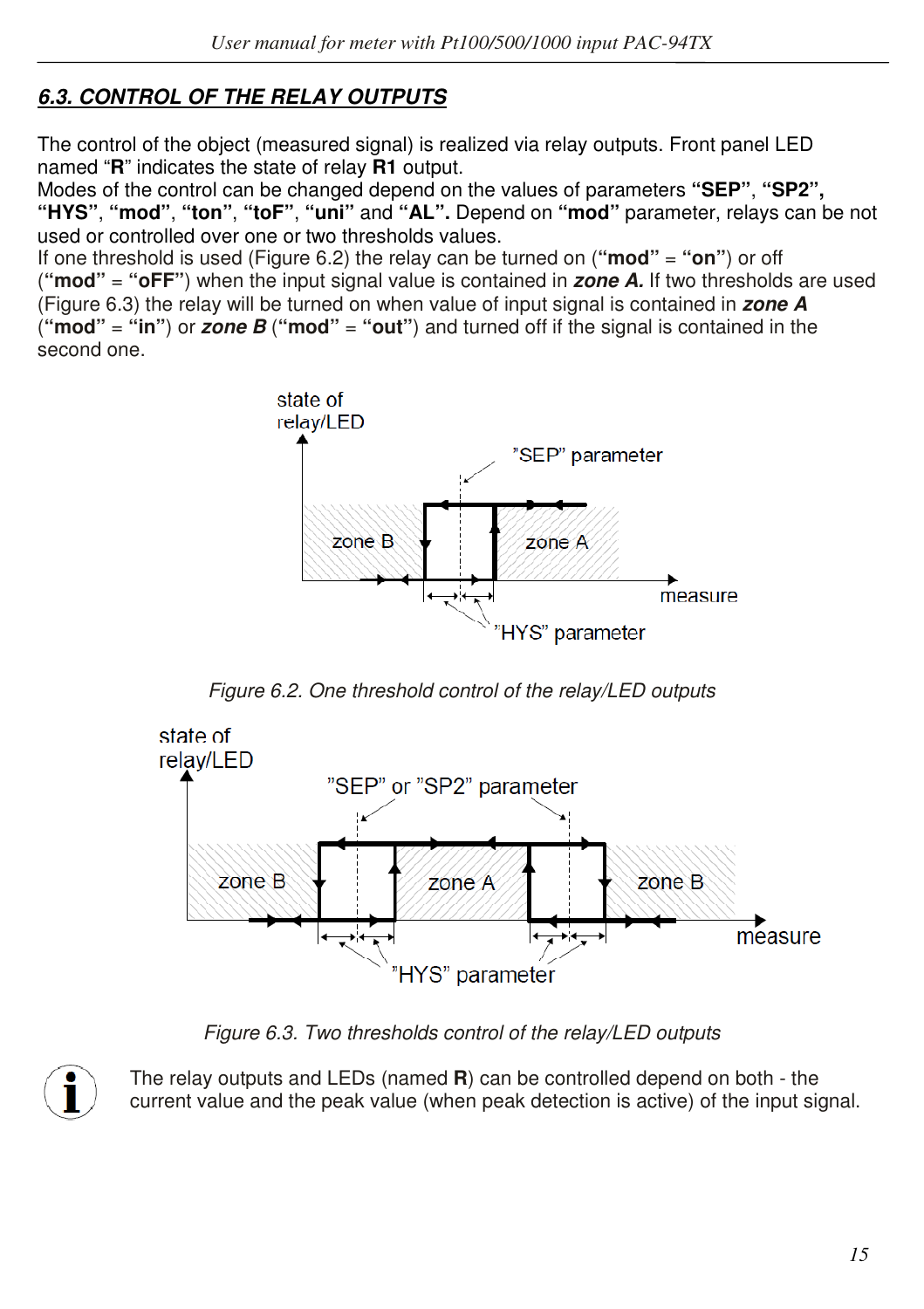## *6.3.1. One threshold mode*

Figure 6.4 presents the principle of relay outputs operation for one threshold mode, and an example values of other parameters.



*Figure 6.4. Principle of LED/relay output operation for one threshold mode*

Parameter **"SEP"** sets a **threshold** of the relay, and parameter **"HYS"** sets a **hysteresis** of the relay (Figure 6.4 a). The relay can change his state **only** when input value exceeds (over or under) **border value** and  $t_A$ ,  $t_B$ ,  $t_C$ ,  $t_D$  times (Figure 6.4) are bigger than the time defined by parameters **"ton"**, **"toF"** and **"unit"**. *Border values* means values equal *threshold+hysteresis* and *threshold-hysteresis* respectively.

If **"ton"** and **"toF"** parameters are set to "0", then the relay state will be changed **as soon** as input value exceeds any of the *border values* (see points A and C, Figure 6.4 a, b, c). If values of **"ton"** or/and **"toF"** are positive, then relay state will be turned on if the input value exceeds the *border values* and stay bigger (or lower) during at least

"ton" (see points B<sub>ON</sub>, D<sub>ON</sub>, Figure 6.4 a, d, e). Similarly, the relay will be turned off if time "toF" elapse since the input signal value exceeds any of the **border values** (see points  $B_{\text{OFF}}$ ,  $D_{\text{OFF}}$ , Figure 6.4 a, d, e).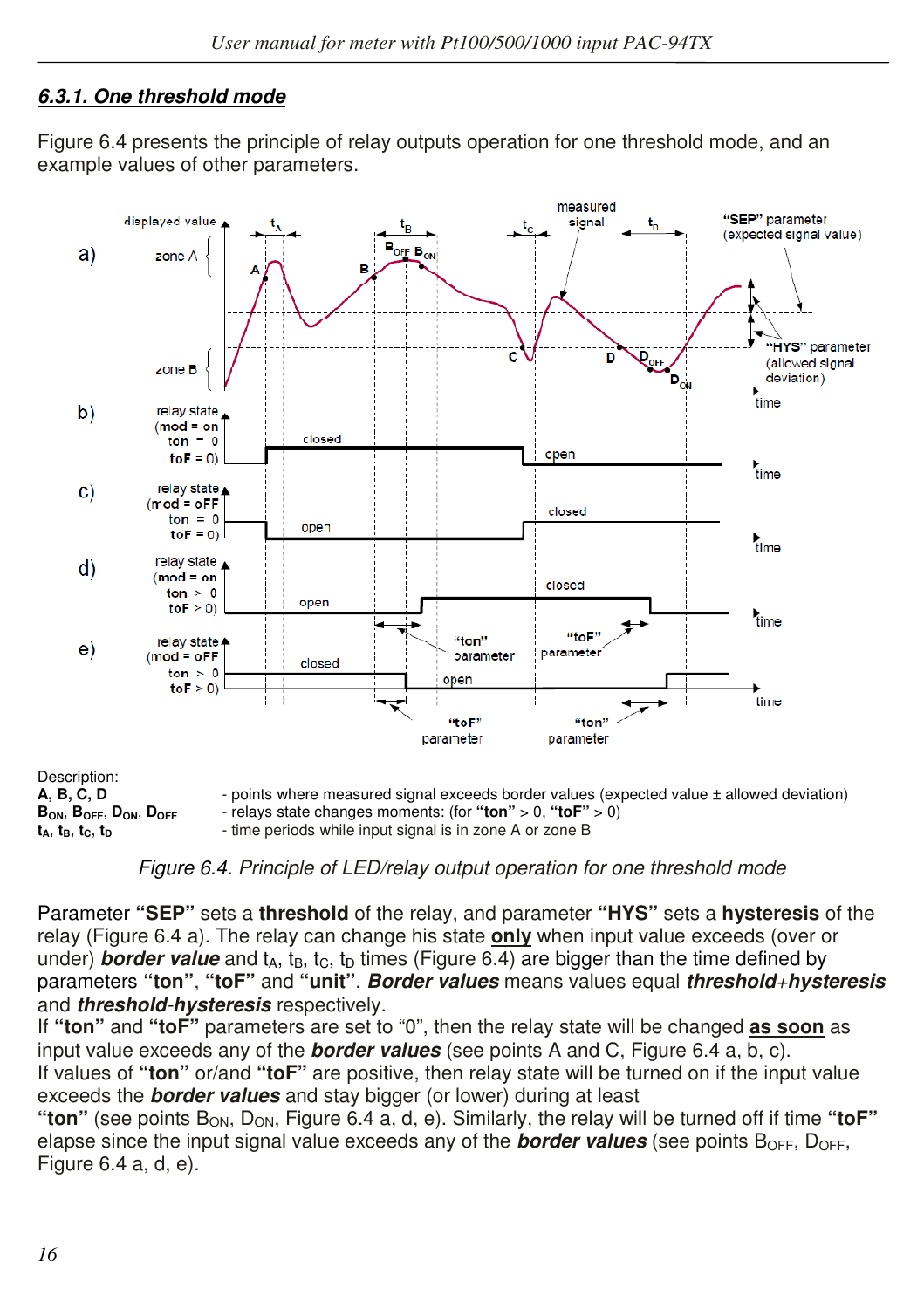If t<sub>a, the</sub> t<sub>c</sub> or t<sub>D</sub> (when input signal stay in *zone A* or *zone B*) are lower than parameters "ton" or **"toF"**, the relay will not change his state (see points A and C, Figure 6.4 a, d, e). The state of relay output while the input value exceeds the *border values* (points A, B, C, D) is described by parameter **"mod".** The relay can be turned on (**"mod"** = **"on"**), or turned off (**"mod"** = **"oFF"**) when input signal value is contained in *zone A* (Figure 6.4 a). The parameter **"AL"** allow user to set the relay output behaviour in critical situations (e.g. Input values exceeds *permissible measurement range*)*.* User can select that the relays will be turned on, turned off,or not changed in critical situations.

All parameters connected with relay outputs are described in paragraph *"rEL" menu.* 



#### *6.3.2. Two thresholds mode*

*Figure 6.5. Principle of LED/relay output operation for two thresholds mode*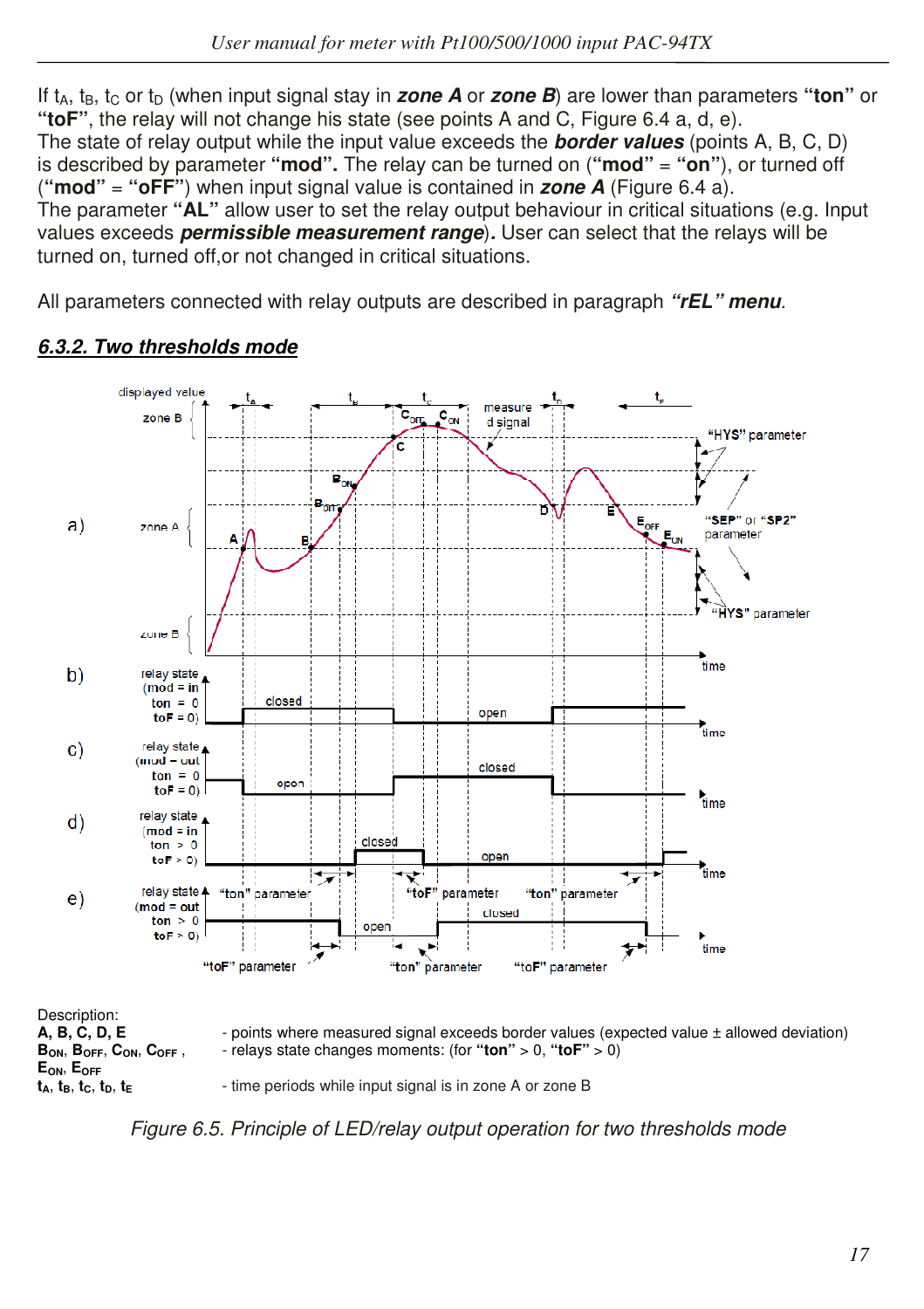Figure 6.5 presents the principle of relay outputs operation for two thresholds mode, and an example values of other parameters. In this mode parameter **"SP2"** is accessible in common with **"SEP"**, this parameter describes a second threshold of the relay output. The parameters **"HYS"**, **"mod"**, **"ton"**, **"toF"**, **"uni"** and **"AL"** are connected with both **"SEP"** and **"SP2"**  thresholds. While the controlling process, the relay output changes his state depends of both **"SEP"** and **"SP2"** thresholds in similar way as it was described in one threshold mode. If two threshold mode is used, **"mod"** parameter defines state of the relay output when the input value occurs in a particular zone defined by *border values* of both **thresholds**. The relay can be turned on if the input value is contained in *zone A* (**"mod"** = **"in"**) or *zone B*  (**"mod"** = **"out"**) and turned off if it is contained in the second one (Figure 6.5).



The sequence of thresholds **"SEP"** and **"SP2"** can be set in any order, due to the control of relay outputs is done depend on difference between thresholds values (**zone A** ) and outside of threshold values (**zone B**).

# *7. DEVICE PROGRAMMING*

The device menu allow user to set all parameters connected to operation of measurement input, control modes, critical situations behaviour, communication via RS-485 and access settings. The meaning of the particular parameters is described in paragraph *MENU DESCRIPTION*.

If a *free access* is enabled (see description of *"SEc" menu*), user can change the value of particular threshold showed on left (green) display pressing buttons **[^]**. If any of **[^]** buttons is pressed, then instantaneous edition of threshold is being started (see: *PARAMETERS EDITION*). Start of threshold edition is signalised by LED named "**M**" (Modify). This LED, stops flashes after accepting of new value (**[ENTER/MENU]** button) or after cancellation of changes (**[ESC/RESET]** button).

# *7.1. PROGRAMMING MENU*

To enter main menu (being in the measurement mode) operator must to press and hold at least 2 sec. **[ENTER/MENU]** button.

If the user password is defined (see parameter **"Cod"**, menu *"SEc"*), operator have to enter correct one before proceeding to menu options. Entering of the passwords is similar to the edition of numeric parameters (see: **PARAMETERS EDITION**), however presently editing digit is showed only on the display, other digits are replaced by "-" sign.

After entering of last digit of the password first menu position will be displayed (if the password is correct) or warning "**Err**" in other case.



Pay attention when device parameters are being changed. If it is possible, turn off controlled installation (machine).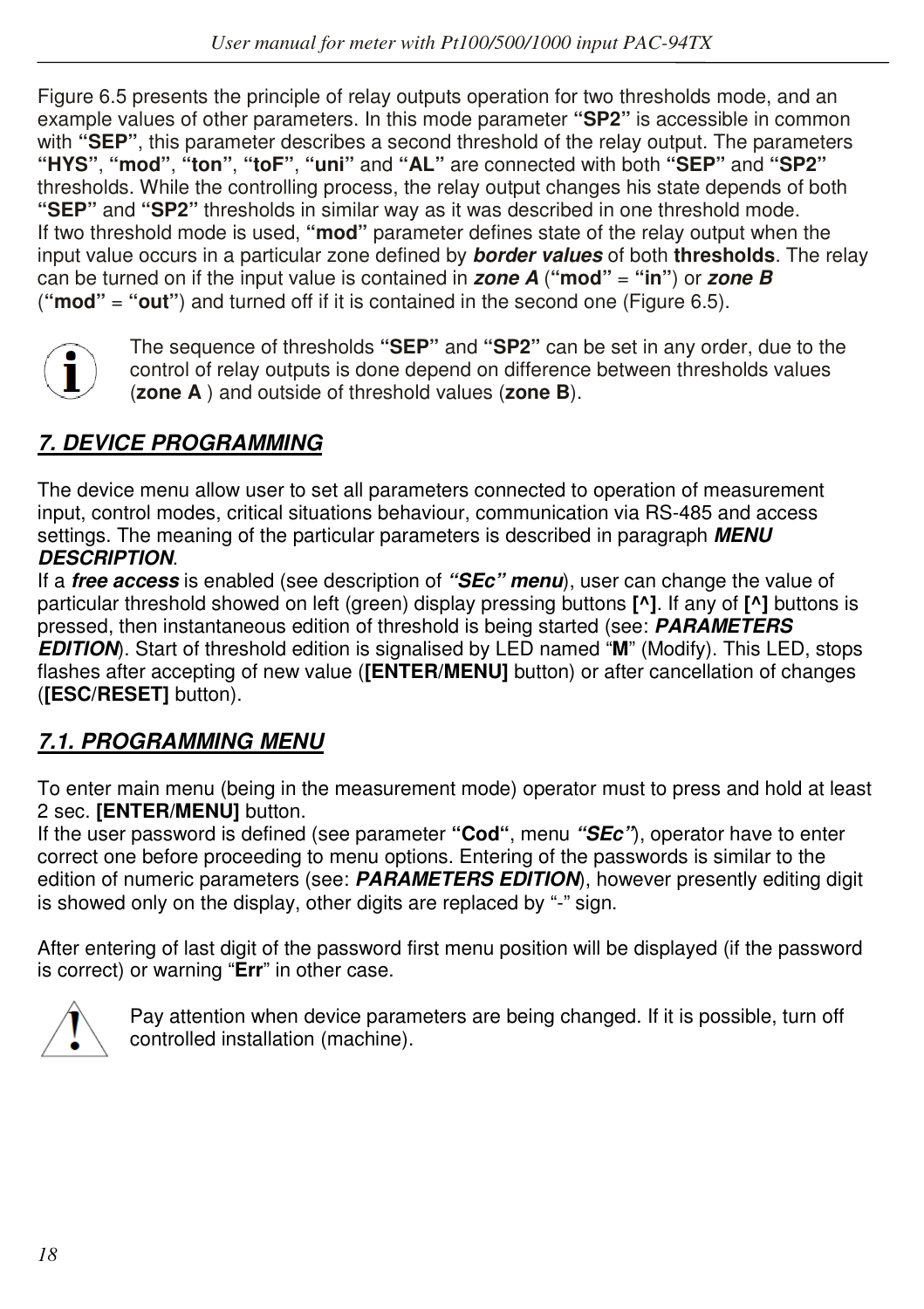#### *Functions of the buttons while sub-menu and parameters choice:*



Buttons signed **[^]** are used to change value of particular digit (digit above particular button) and change of current menu position. The name of selected option is displayed on the left (green) display. The right (red) display shows current menu name or is dimmed.



Operation of **[ENTER/MENU]** button depend on present menu position:

- if the name of some sub-menu is displayed enter this sub-menu; name of the first parameter (or next level sub-menu) is displayed.
- if the name of some parameter is displayed enter the edition of this parameter; present value of the parameter is displayed.



**[ESC/RESET]** button allow user to exit present menu level and goes to upper level menu (or measurement mode).



After about 1 min. since last use of the buttons, device exits the menu mode and returns to the measurement mode (only if no parameters are in editing mode).

# *7.2. PARAMETERS EDITION*

To start edition of any parameter user should select name of desired one using **[^]** buttons and then **[ENTER/MENU].** 

Presently edited numerical value, or list-type value flashes on the left (green) display. The right (red) display shows the name of edited parameter at the same time.

#### *7.2.1. Numeric parameters*

Numeric parameters constitute a series of digits that form a number in decimal format. Entering a new parameter value consists of changing the values of selected digits within the allowable range (using the **[^]** keys). Some numeric parameters can take negative values). In such cases the "**-**" mark can be selected on the first decimal position of the parameter.

#### *7.2.2. Switch parameters ("LIST" type)*

Switch parameters can be described as a sets of values (a lists) out of which only one of the options available on the list can be selected for the given parameter. Options of switching parameter are selected using **[^]** keys.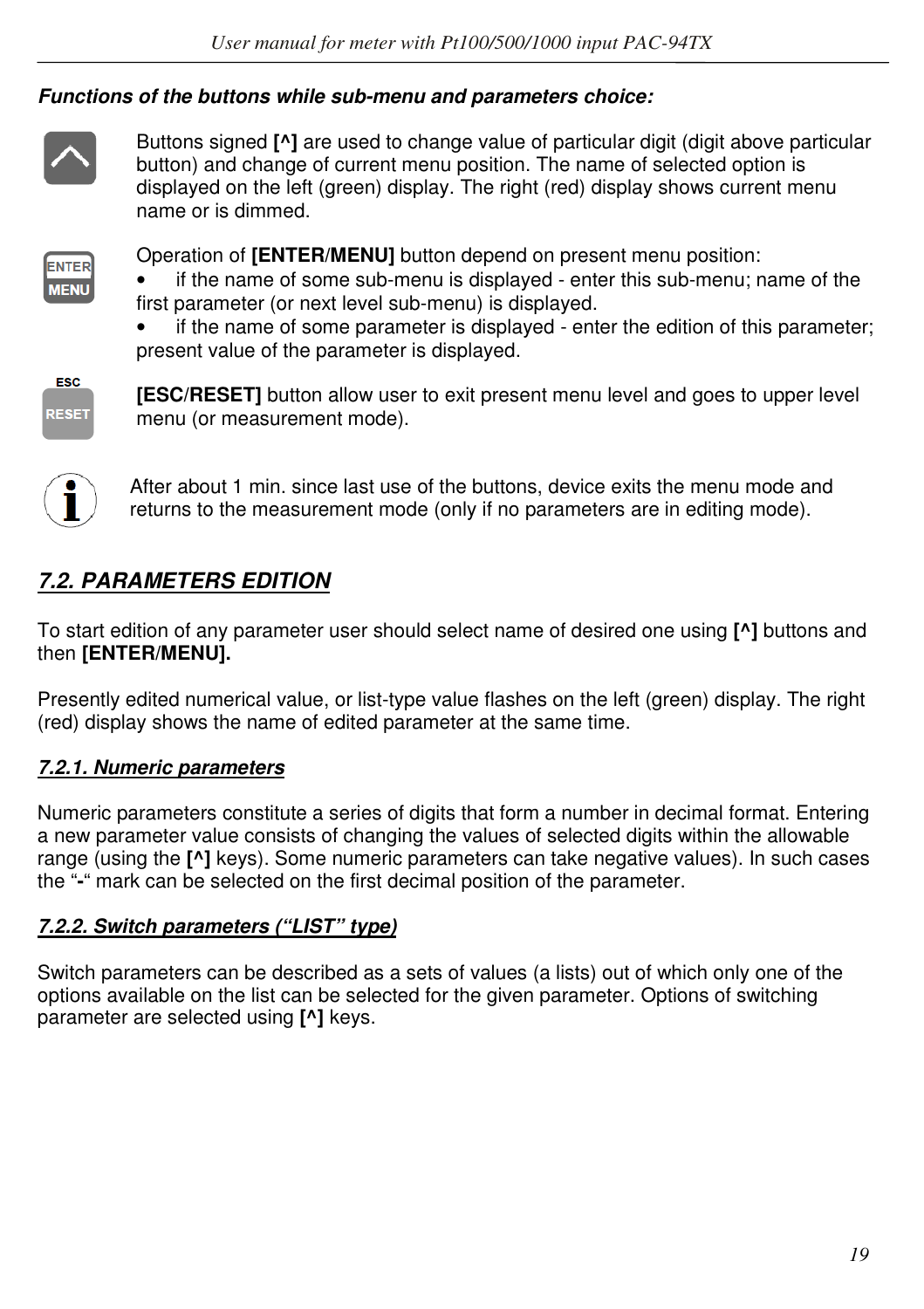#### *Functions of buttons when editing numeric and switching parameters:*



Change of digit value referred to particular **[^]** key (numerical values e.g.: parameter **"HyS"**) or state of list-type parameters (e.g.: parameter **"bri"**). For numerical parameters first press of any **[^]** button do not changes digits, but starts edition process (digit starts to flash).



Press of **[ENTER/MENU]** button causes of display a **"SEt?"** ask, which allow user to make sure if change of the parameter value is correct. When **[ENTER/MENU]** button is pressed again (while **"SEt?"** is displayed) the new value of the parameter is stored in EEPROM memory. Next, present parameter value is displayed and edition stops.



Pressing this button operator can cancel the changes done up to now (if they were not approved by **[ENTER/MENU]** button after the **"SEt?"** ask), and device come back to menu.

## *7.3. MENU DESCRIPTION*

**"- - - -"** - password checking. If some password different from "**0000**" is set, then every enter to main menu follows the entering of password. If entered password is correct then first menu position will be displayed else warning "**Err**", and unit returns to measurement mode.



Due to problem with direct displaying of "**m**" letter, it is exchanged with special signs "n<sup>"</sup>. Independently in user manual letters "m" is used to make it more readable (example: **"mod"**).

#### *7.3.1. "rEL" menu*

This menu allows to configure the operation mode of relays and LEDs marked "**R**" (e.g. "**R1**"). Principle of the relays operation is described in paragraph *CONTROL OF THE RELAY OUTPUTS*



The relay outputs and LEDs (named **R**) can be controlled depend on both - the current value and the peak value (when peak detection is active) of the input signal.

- **"SEP"**  first threshold of the relay (range -99 ÷ 999). Negative values can be input by selecting a "-" sign on first digit (to change value use **[^]** buttons). **Threshold is the medium value of relay hysteresis.**
- **"SP2"**  second threshold of the relay (range -99 ÷ 999). Negative values can be input by selecting a "-" sign on first digit ( to change value use **[^]** buttons). This threshold is accessible when **"mod"** parameter is set to **"in"** or **"out"** value. **Threshold is the medium value of relay hysteresis.**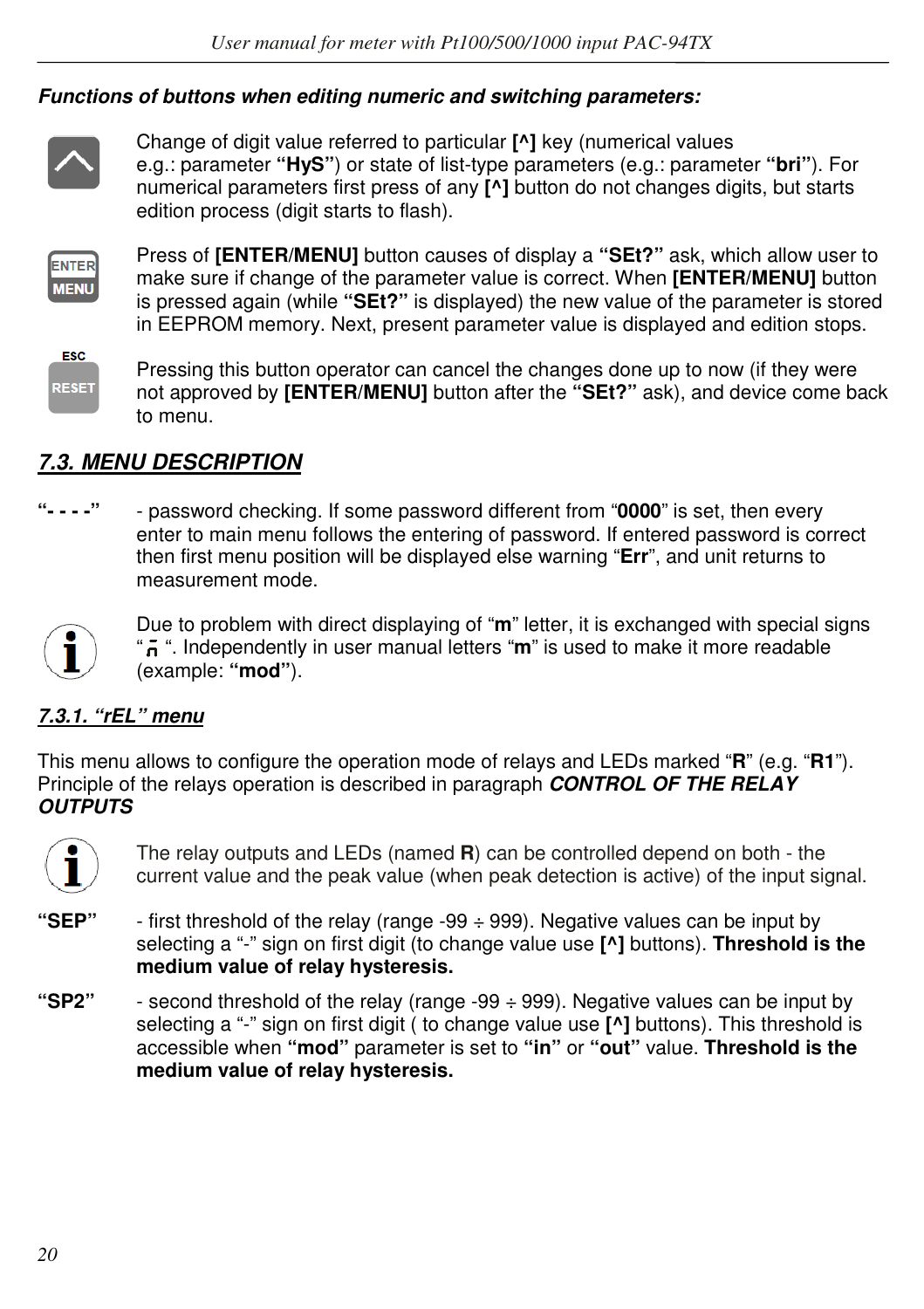**"HYS"** - hysteresis of relay (range 0 ÷ 999). Full hysteresis of the relay is equal to 2x **"HYS"** parameter. The relay state can change when an input signal is out of **threshold-hysteresis** to **threshold+hysteresis** zone.



Presented parameters should be set to ensure that **"SEP" + "HYS",** 

**"SP2" + "HYS", "SEP" – "HYS"** or **"SP2" – "HYS"** do not exceeds the measure range. Additionally, in two threshold mode ("**mod**"= "**in**" or "**out**"), the hysteresis for both thresholds must not cover each other (in other case relay can't change his state).

- **"mod"**  relay operation mode:
	- *"noA"*  the relay is not active (permanent turned off)
	- *"on"*  one threshold mode, the relay is turned **ON** when input signal exceeds **SEP** + **HYS** value**,** and is turned off back when the input signal became lower than **SEP – HYS**,
	- *"oFF"*  one threshold mode, the relay is turned **OFF** when input signal exceeds **SEP** + **HYS** value**,** and is turned on back when the input signal became lower than **SEP – HYS**,
	- *"in"*  two threshold mode, the relay is turned **ON** when the input signal is bigger than **"***lower threshold* + **HYS"** and lower than **"***bigger threshold* – **HYS"**, and turned off when the input signal is contained in the second zone. The *bigger threshold* means bigger one of **"SEP"** and **"SP2"** thresholds, the *lower threshold* means lower one of **"SEP"** and **"SP2"** thresholds.
	- *"out"*  two threshold mode, relay is turned **OFF** when the input value is bigger than **"***bigger threshold* + **HYS"** and lower than **"***lower threshold* – **HYS"**, and turned on when the input signal is contained in the second zone. The *bigger threshold* means bigger one of **"SEP"** and **"SP2"** thresholds, the *lower threshold* means lower one of **"SEP"** and **"SP2"** thresholds.
	- *"mb"*  the relay is controlled via RS-485 interface, independently on the input signal.



**LED "R" lights when relay is closed**, independently of relays' mode.

• When power supply fail, unit do not store relays state selected by RS-485 interface.

**"ton"** - turn on delay time, the relay is turned on with delay equal **"ton"** if the input value exceeds appropriate *border value* (defined with *threshold* and *hysteresis*), at least **"ton"** time. **"ton"** range 0 ÷ 99.9, defined with 0.1 sec. resolution. Unit of this parameter is set by **"uni"** parameter.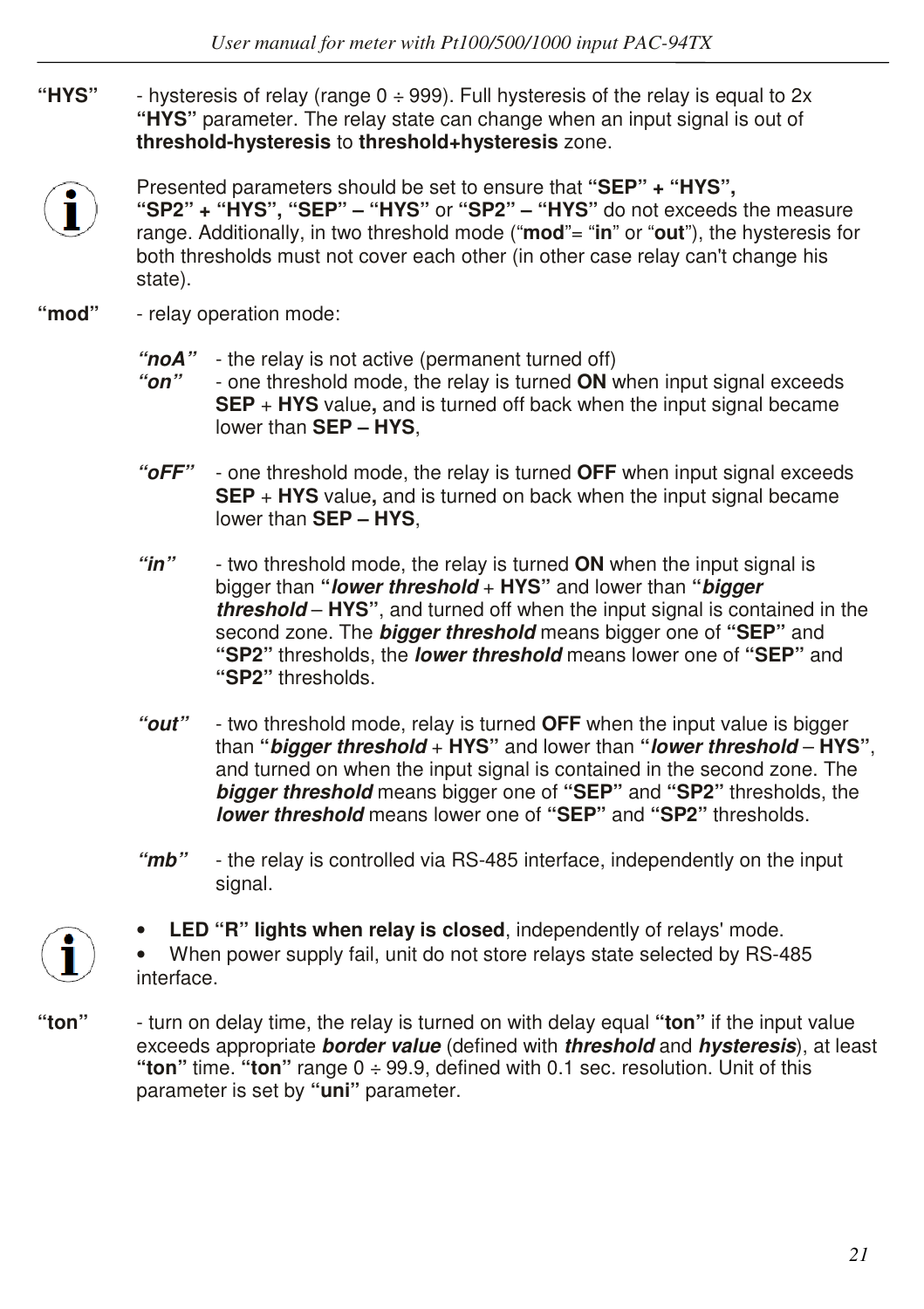**"toF"** - turn off delay time, the relay is turned off with delay equal **"toF"** if the input value exceeds appropriate *border value* (defined with *threshold* and *hysteresis*), at least **"toF"** time. **"toF"** range 0 ÷ 99.9, defined with 0.1 sec. resolution. Unit of this parameter is set by **"uni"** parameter.



If time when the input signal exceeds some border value is shorter than **"ton"** or **"toF"** time, the relay do not change his state (see paragraph: *CONTROL OF THE RELAY OUTPUTS*).

**"uni"** - unit of time for **"ton"** i **"toF"** parameters. Can be set on one of two values:

| "min"        | - minutes. |
|--------------|------------|
| <i>"SEC"</i> | - seconds. |

**"AL"** - this parameter defines the relay reaction when some critical situations occurs: "noC" - relay do not change his state,  *"on"* - relay will be turned on,  *"oFF"* - relay will be turned off.

> If parameter **"mod"** is set to **"on"**, **"oFF"**, **"in"** or **"Out"** the "critical situation" means that allowable measurement range is exceeded. If parameter **"mod"** is set to **"mb"**, the "critical situation" means communication delay (when no data is received) longer than **"mbt"** parameter (see description: *"rS" menu*).

- 
- If option "**noC**" is selected for **"AL"** parameter, behaviour of the relay may depend on "**FiL**" parameter in some cases. If "**FiL**" is set to big value and the input signal drops, result value of the measure will change slow, causes of turning on or off relay due to thresholds values. The critical situation is slowly detected, so it is impossible to predict the relay state in that situations.
	- If parameter "**AL**" = "**on**", the relay will be turned on in the critical situations, even if his parameter *"mod" = "noA"*

## *7.3.2. "bEP" menu*

This menu contains options connected with acoustic signal:

- **"AL"**  if this parameter is set to "**on**", any critical situation causes by acoustic signal
- **"r1"**  if this parameter is set to "**on**", activation of relay **R1** causes by acoustic signal



Acoustic signal (turned on by e.g. relay) can be turned off by pressing of any button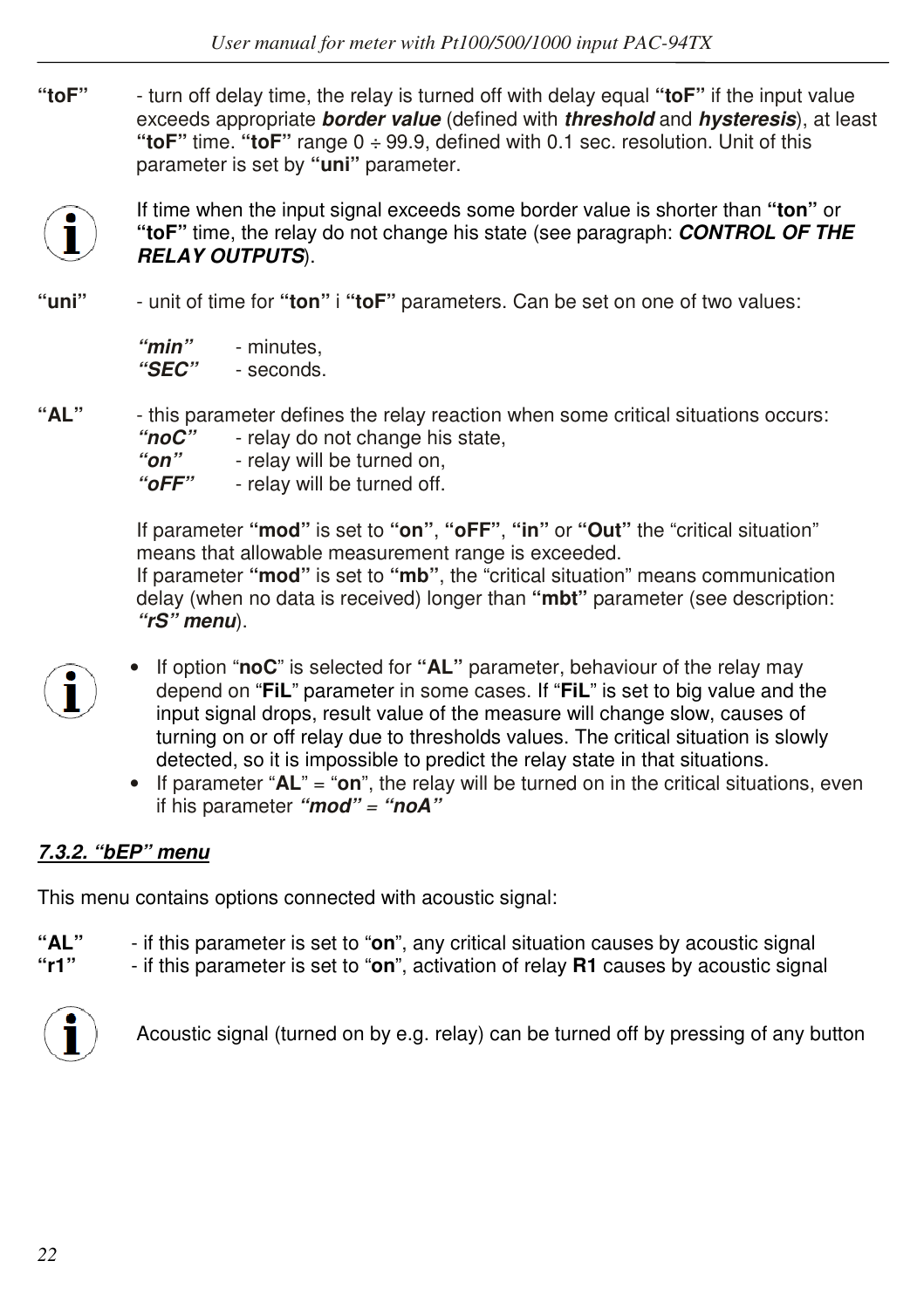## *7.3.3. "inP" menu*

This menu presets the measurement input:

- **"FiL"**  this parameter sets filtration rate. It can be set to values from 0 (no filtration ) to 5 (strongest filtration – time window about 2 sec).
- **"Pnt"**  decimal point position of parameters "**SEP**", "**SP2**", "**HYS**", and current measurement. It can be set to values:
	- *"* 0" results with resolution of 1 °C<br>" 0.0" results with resolution of 0.1 °
	- *" 0.0"*  results with resolution of 0.1 °C

Position of decimal point is selected by **[^]** buttons.



After change of decimal point position, parameters "**SEP**", "**SP2**" and "**HYS**" should be corrected, to make them adequate to selected precision.

**"OFS"** - offset (expressed in 0.1 °C, range ± 9.9 °C.). This parameter allows shifting of measurement scale, and express value added to calculated (measured) result.

## *7.3.4. "bri" parameter*

This parameter allows user to set bright of the LED display, bright can be set to conventional values from 1 to 8.

#### *7.3.5. "HLd" menu*

This menu contains parameters connected with peak detection function. See also full description of the peak detection function in paragraph: *DETECTION OF THE PEAK VALUES* 

- **"mod"**  the type of detected changes of the input signal, can be set to values:
	- *"nor"*  peaks, peak and next drop of the input signal of value equal at least **"PEA"**,  *"inv"* - drops, drop and next peak of the input signal of value equal at least
		- **"PEA"**.
- **"PEA"**  minimal detected signal change classified as peak or drop (see Figure 6.1)
- **"tim"**  maximum time of displaying of the peak (drop) value, can be set from 0.1 to 19.9 sec, with 0.1 sec. resolution
- **"Hdi"**  type of displayed values:

 *"rAL"* - current value is displayed,  *"HLd"* - peak (drop) value is displayed.

- **"Hr1"**  relay/LED output (R) operation mode:
	- *"rAL"*  relay/LED operates depend on the current value,
	- *"HLd"*  relay/LED operates depend on the peak (drop) value.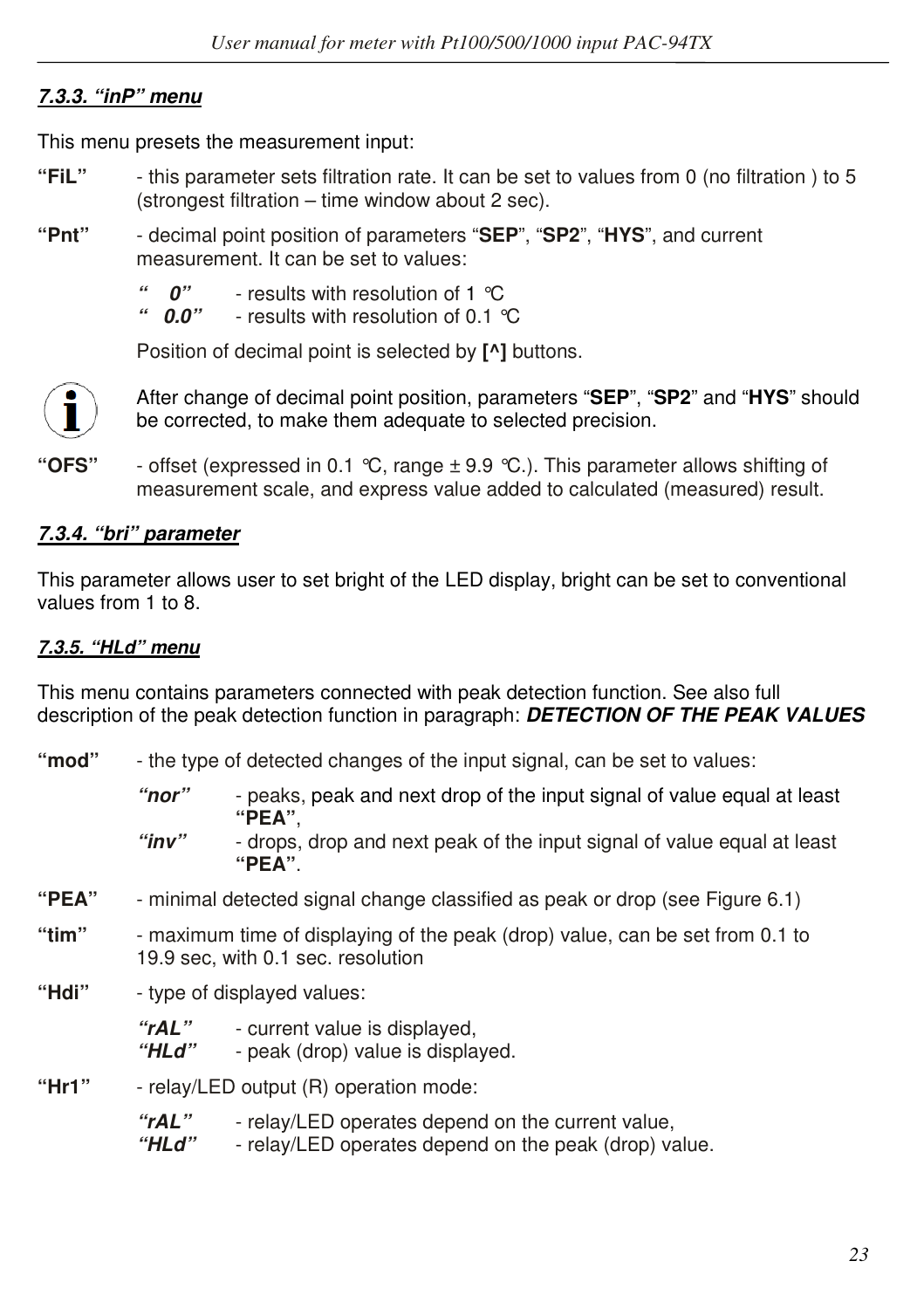#### *7.3.6. "SEC" menu*

This menu contains presets connected with availability of other parameters:

**"Cod"** - user password (4-digits number). If this parameter is set at value **"0000"**, user password is turned off.

> **If the user do not remember his password, the access to the menu is possible by the "one-use password". To get this password please contact with Marketing Division. "Single use password" can be used only one time, after that it is destroyed. Entering this password causes in clearing of user password, it means sets the user password to "0000".**



The "one-use password" can be used **ONE TIME ONLY**, it is impossible to use it again! The "one-use password" can be restored by Service Division only.

**"Acc"** - this option permits user (**"on"**) or prohibits (**"oFF"**) to modify the thresholds of the relay/LED R without knowledge about user password.

#### *7.3.7. "rS" menu*

This menu is connected with RS-485 interface, and sets his properties:

- **"Adr"**  this parameter defines the address of the device, accordingly to Modbus protocol. It can be set in range from 0 to 199. If the value 0 is set then device, responds to frames with address 255 (FFh).
- **"bAu"** this parameter determines RS-485 interface baud rate. It can be set to one of 8 possible values: **"1.2"**, **"2.4"**, **"4.8", "9.6"**, **"19.2"**, **"38.4"**, **"57.6"**, **"115.2"**, which respond to the baud rates of 1200, 2400, 4800, 9600, 19200, 38400, 57600 and 115200 bit/sec respectively.
- **"mbA"**  this parameter sets the access to the configuration registers of the device. Possible values:

 *"on"* - configuration registers can be set via RS-485 interface,

- configuration registers cannot be set via RS-485 interface.



The access to registers no 04h i 05h can't be denied by **"mbA"** parameter (see: *LIST OF REGISTERS*).

**"mbt"** - this parameter defines maximal time (sec) between following frames received by the device. If the delay will be greater than the value of **"mbt"** parameter, the relays which are controlled via RS-485 interface, will set to alert state (see *"rEL" menu* description). Parameter "**mbt**" can be set to values from 0 to 99 seconds. The value 0 means that the time will be not controlled.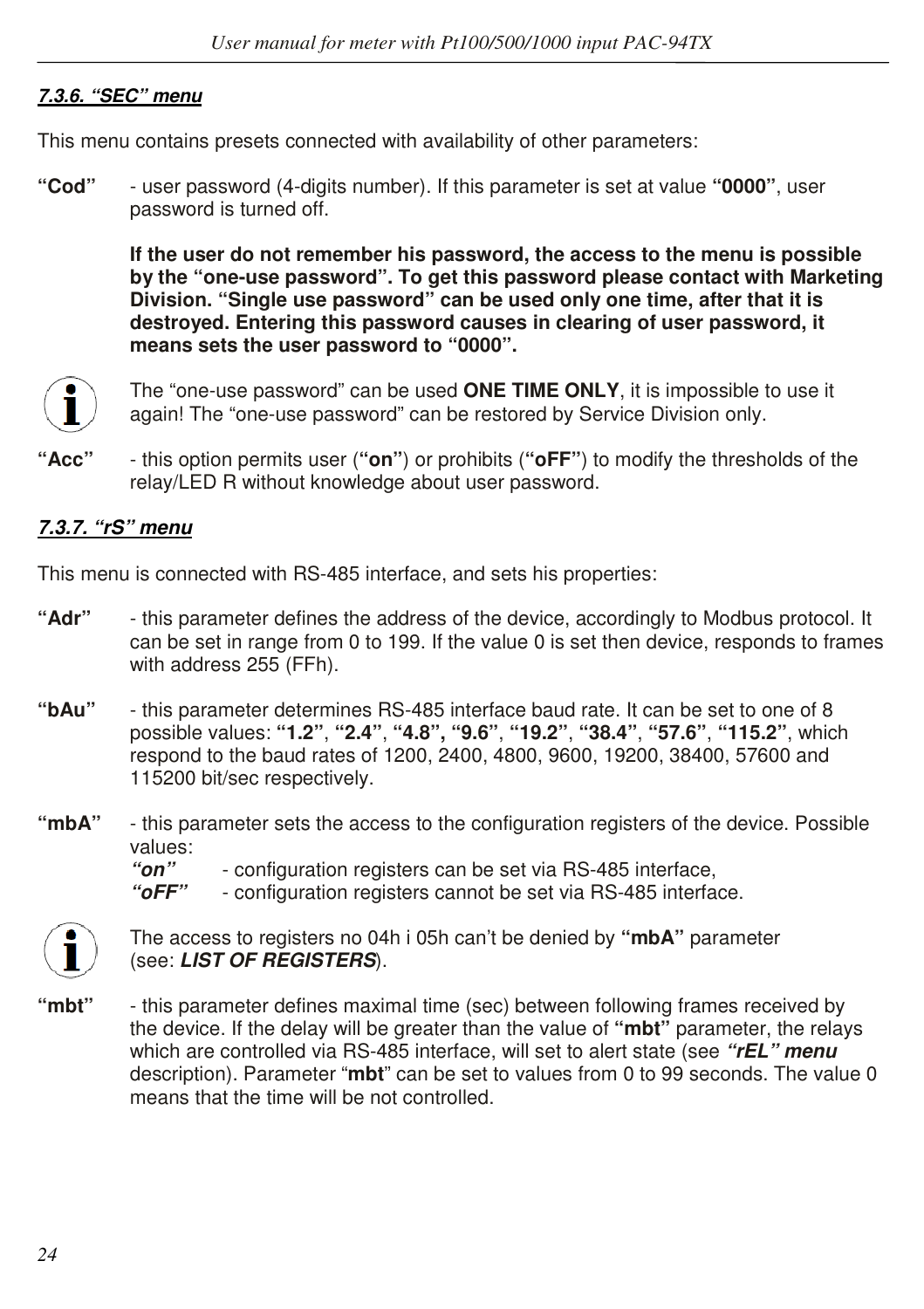**"rEd"** - this parameter defines minimal (additional) delay between the Modbus message and the answer of the device (received and sent via RS-485 interface). This additional delay allows the device to work with poor RS-converters which do not works properly on baud rates higher than 19200. This parameter can be set to one of values:

> *"Std"* - answer as quick as possible, no additional delay  *"10c" "20c" "50c" "100" "200"*  - answer delayed of 10, 20, 50, 100 of 200 chars respectively, where one character time depends on selected baud rate

In the most cases parameter **"rEd"** should be set to **"Std"** (no additional delay). Unfortunately for some third party RS-converters **"rEd"** should be adjusted experimentally. Table 7.1 contains most frequently used values.

| "bAu" parameter | "38.4" | "57.6" | "115.2" |
|-----------------|--------|--------|---------|
| "rEd" parameter | "10c"  | "20c"  | "50c"   |

*Tab.7.1. Settings of* **"***rEd" parameter* 

## *7.3.8. "dEF" parameter*

This setting allows to restore the factory settings of the device. To get the access to this option special password is required: "5465", next the device displays acknowledge question **"SEt?"**. Press **[ENTER]** to acknowledge the restoring of factory settings or **[ESC]** to cancel.

## *7.3.9. "Srv" menu*

This menu contains the parameters for authorized service only. To enter this menu proper service password must be entered. Improper settings can causes of damage of the device.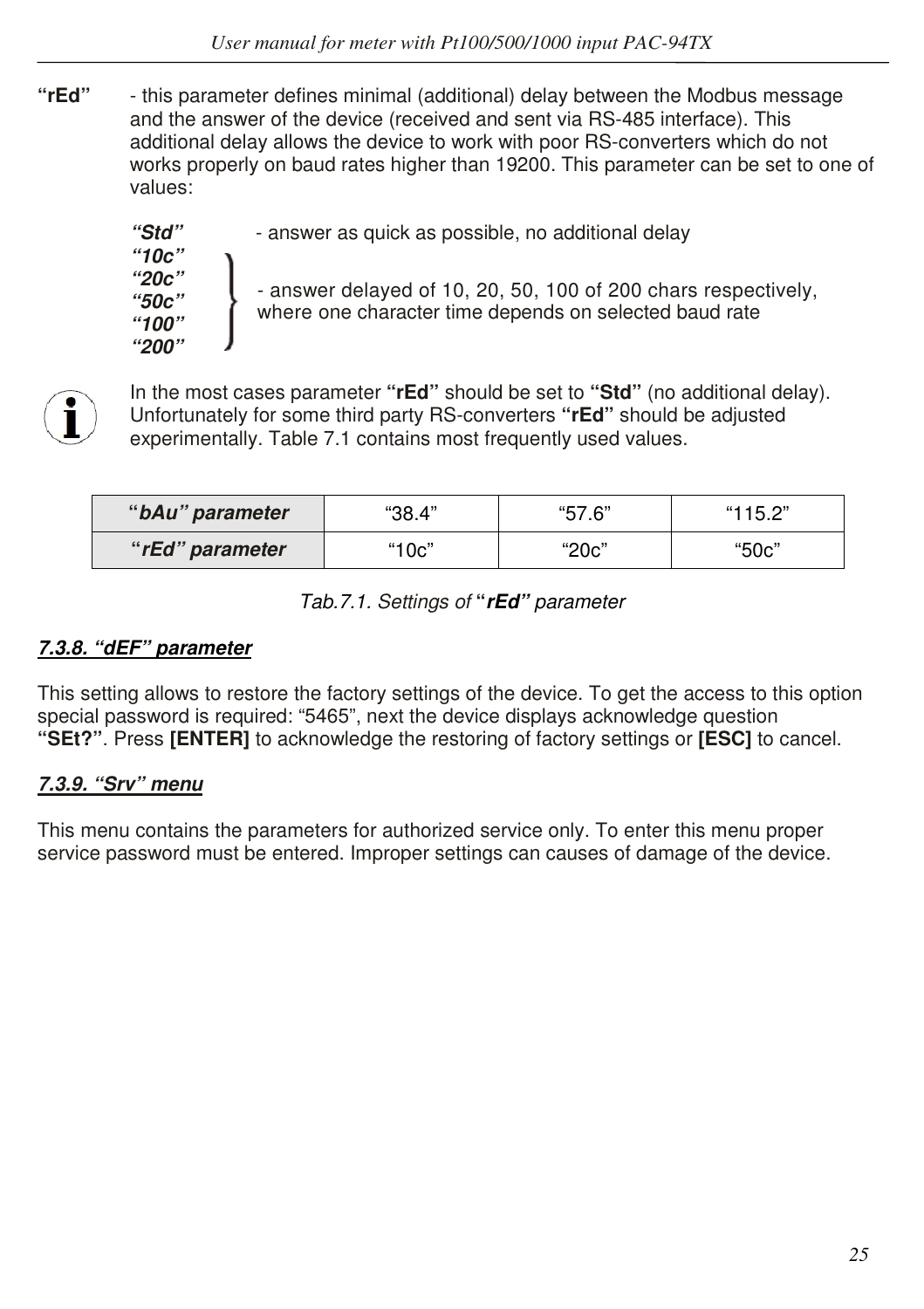## *7.4. MENU STRUCTURE*

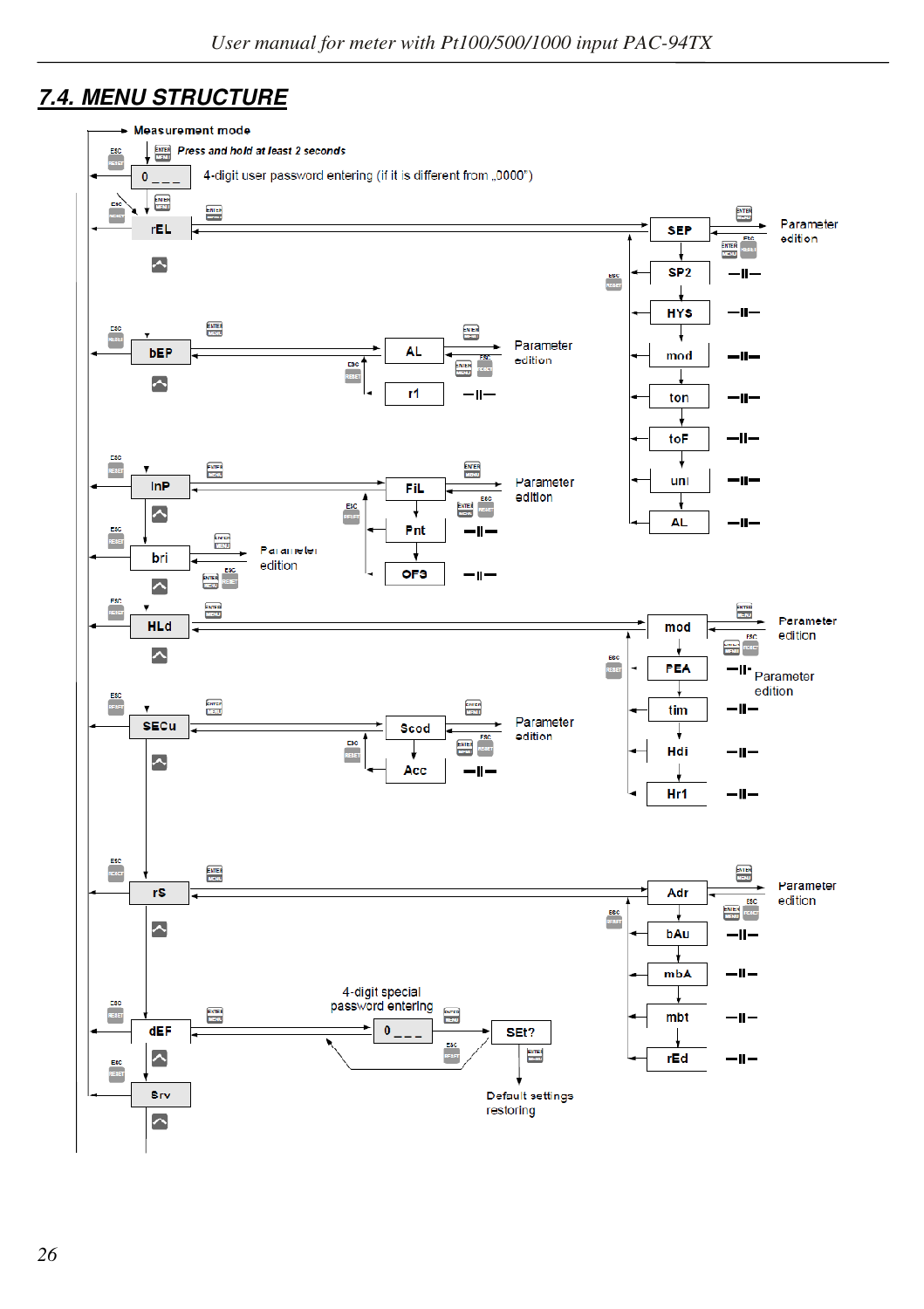# *8. THE ALARM LED*

Alarm LED (**F**) lights in cases:

- exceeding of *permissible measurement range*
- detection of sensor malfunction (shortcut or break of measurement circuit)

## *9. THE MODBUS PROTOCOL HANDLING*

Transmission parameters: 1 start bit, 8 data bits, 1 or 2 stop bit (2 bits are send, 1 and 2 bits are accepted when receive), no parity control Baud rate:<br>Transmission protocol: MODBUS RTU compatible<br>Transmission protocol: MODBUS RTU compatible MODBUS RTU compatible

The device parameters and display value are available via RS-485 interface, as HOLDING-type registers (numeric values are given in U2 code) of Modbus RTU protocol. The registers (or groups of the registers) can be read by 03h function, and wrote by 06h (single registers) or 10h (group of the registers) accordingly to Modbus RTU specification. Maximum group size for 03h and 10h functions cannot exceeds 16 registers (for single frame).



The device interprets the broadcast messages, but then do not sends the answers.

| Register         | Write | Range          | <b>Register description</b>                                                                                                                                                                                                                                |
|------------------|-------|----------------|------------------------------------------------------------------------------------------------------------------------------------------------------------------------------------------------------------------------------------------------------------|
| 01h              | No.   | $-99 \div 999$ | Measurement value (no decimal point)                                                                                                                                                                                                                       |
| 02h              | No.   | 0h, A0h, 60h   | The status of the current measurement; <b>0h</b> - data valid; <b>A0h</b> - top<br>border of the measurement range is exceeded; 60h - bottom border<br>of the measurement range is exceeded;                                                               |
| 03h              | No.   | $0 \div 1$     | "Pnt" parameter in "InP" menu (decimal point position)<br>$0 -$ " $0$ ": 1 - " $0.0$ "                                                                                                                                                                     |
| 04h              | Yes   | see descr.     | State of the relays and alarm LED (binary format)<br>(1 - on, 0 - off): 00000000 000e000a<br>a - relay R1; e - alarm LED;<br>If written, only a bit is important (others are ignored) these bits<br>allows user to control the relays via RS-485 interface |
| 06h              | No.   | $-99 \div 999$ | Peak (drop) value (no decimal point)                                                                                                                                                                                                                       |
| 12h              | Yes   | 0 ÷ 5          | "FiLt" parameter in "InP" menu (measurement filtering rate)                                                                                                                                                                                                |
| 18h              | Yes   | $-99 \div 99$  | "OFS" parameter in "InP" menu (shift of measurement scale),<br>expressed by 0.1 $^{\circ}$ C                                                                                                                                                               |
| $20h^2$          | Yes   | $0 \div 199$   | Device address                                                                                                                                                                                                                                             |
| 21h              | No    | 20B6h          | Device identification code (ID)                                                                                                                                                                                                                            |
| $22h^3$          | Yes   | 0 ÷ 7          | "bAu" parameter in "rS" menu (baud rate);<br>0 - 1200 baud; 1 - 2400 baud; 2 - 4800 baud; 3 - 9600 baud;<br>4 - 19200 baud; 5 - 38400 baud; 6 - 57600 baud; 7 - 115200 baud                                                                                |
| 23h <sup>4</sup> | Yes   | $0 \div 1$     | "mbA" parameter in "rS" menu (permission to write registers via<br>RS-485 interface); 0 - write denied ; 1 - write allowed                                                                                                                                 |

# *9.1. LIST OF REGISTERS*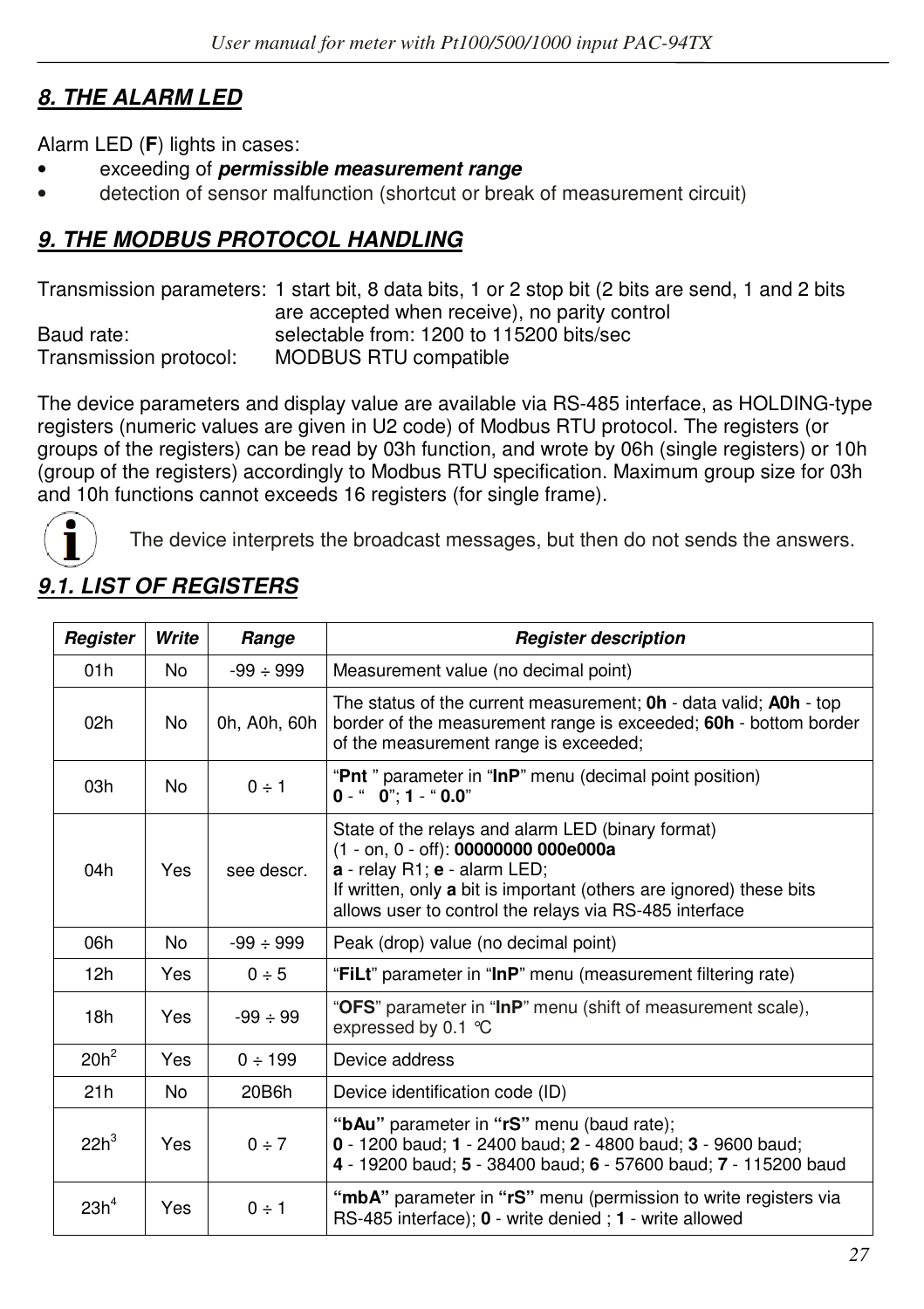| Register        | Write | Range          | <b>Register description</b>                                                                                                                                                        |  |  |  |
|-----------------|-------|----------------|------------------------------------------------------------------------------------------------------------------------------------------------------------------------------------|--|--|--|
| 24h             | Yes   | see descr.     | Parameters of "SEc" menu (binary format $(0 - 0.0$ FF", $1 - 0.0$ m"):<br>bit 0 - "Acc" parameter;                                                                                 |  |  |  |
| 25h             | Yes   | 0 ÷ 5          | "rEd" parameter in "rS" menu (additional response delay);<br>0 - no additional delay; 1 - "10c" option; 2 - "20c" option;<br>3 - "50c" option; 4 - "100" option; 5 - "200" option; |  |  |  |
| 27h             | Yes   | 0 ÷ 99         | "mbt" parameter in "rS" menu (maximum delay between received<br>frames); 0 - no delay checking;<br>$1 \div 99$ - maximum delay expressed in seconds                                |  |  |  |
| 28h             | Yes   | $0 \div 1$     | "AL" parameter in "bEP" menu: 0 - off; 1 - on                                                                                                                                      |  |  |  |
| 29h             | Yes   | $0 \div 1$     | "R1" parameter in "bEP" menu: 0 - off; 1 - on                                                                                                                                      |  |  |  |
| 2Dh             | Yes   | $1 \div 8$     | "bri" parameter (display brightness);<br>1 - the lowest brightness; 8 - the highest brightness                                                                                     |  |  |  |
| 30h             | Yes   | $-99 \div 999$ | "SEP" parameter in "rEL" menu, no decimal point included                                                                                                                           |  |  |  |
| 31h             | Yes   | 0 ÷ 999        | "HyS" parameter in "rEL" menu, no decimal point included                                                                                                                           |  |  |  |
| 32h             | Yes   | 0 ÷ 3          | "mod" parameter in "rEL" menu:<br>0 - "noA" mode; 1 - "on" mode; 2 - "oFF" mode; 3 - "in" mode;<br>4 - "out" mode; 5 - "mb" mode                                                   |  |  |  |
| 33h             | Yes   | 0 ÷ 999        | "ton" parameter in "rEL" menu, expressed in tenth of seconds or<br>tenth of minutes depend on "uni" parameter - register no. 35h)                                                  |  |  |  |
| 34h             | Yes   | 0 ÷ 999        | "toF" parameter in "rEL" menu, expressed in tenth of seconds or<br>tenth of minutes depend on "uni" parameter - register no. 35h)                                                  |  |  |  |
| 35h             | Yes   | $0 \div 1$     | "uni" parameter in "rEL" menu:<br>0 - seconds; 1 - minutes                                                                                                                         |  |  |  |
| 36h             | Yes   | $0 \div 2$     | "AL" parameter in "rEL" menu:<br>$0 - no$ changes; $1 - on$ ; $2 - off$                                                                                                            |  |  |  |
| 37h             | Yes   | $-99 \div 999$ | "SP2" parameter in "rEL" menu, no decimal point included                                                                                                                           |  |  |  |
| 50h             | Yes   | $0 \div 1$     | "mod" parameter in "HLd" menu (type of detected changes):<br>$0 - peaks$ : 1 - drops                                                                                               |  |  |  |
| 51 <sub>h</sub> | Yes   | 0 ÷ 999        | "PEA" parameter in "HLd" menu (minimum detectable change, no<br>decimal point included)                                                                                            |  |  |  |
| 52h             | Yes   | $1 \div 199$   | "tim" parameter in "HLd" menu, maximum peaks' (or drops') display<br>time expressed in seconds                                                                                     |  |  |  |
| 53h             | Yes   | $0 \div 1$     | "Hdi" parameter in "HLd" menu:<br>$0 - "rAL"$ mode; $1 - "HLd"$ mode                                                                                                               |  |  |  |
| 54h             | Yes   | $0 \div 1$     | "H r1" parameter in "HLd" menu :<br>$0 - "rAL"$ mode; $1 - "HLd"$ mode                                                                                                             |  |  |  |

<sup>2</sup>

- after writing to register no 20h the device responds with an "old" address in the message.

3 - after writing to register no 22h the device responds with the new baud rate. 4

 - the value of the "**mbA**" parameter is also connected to write to this register, so it is possible to block a writes, but impossible to unblock writes via RS-485 interface, The unblocking of the writes is possible from menu level only.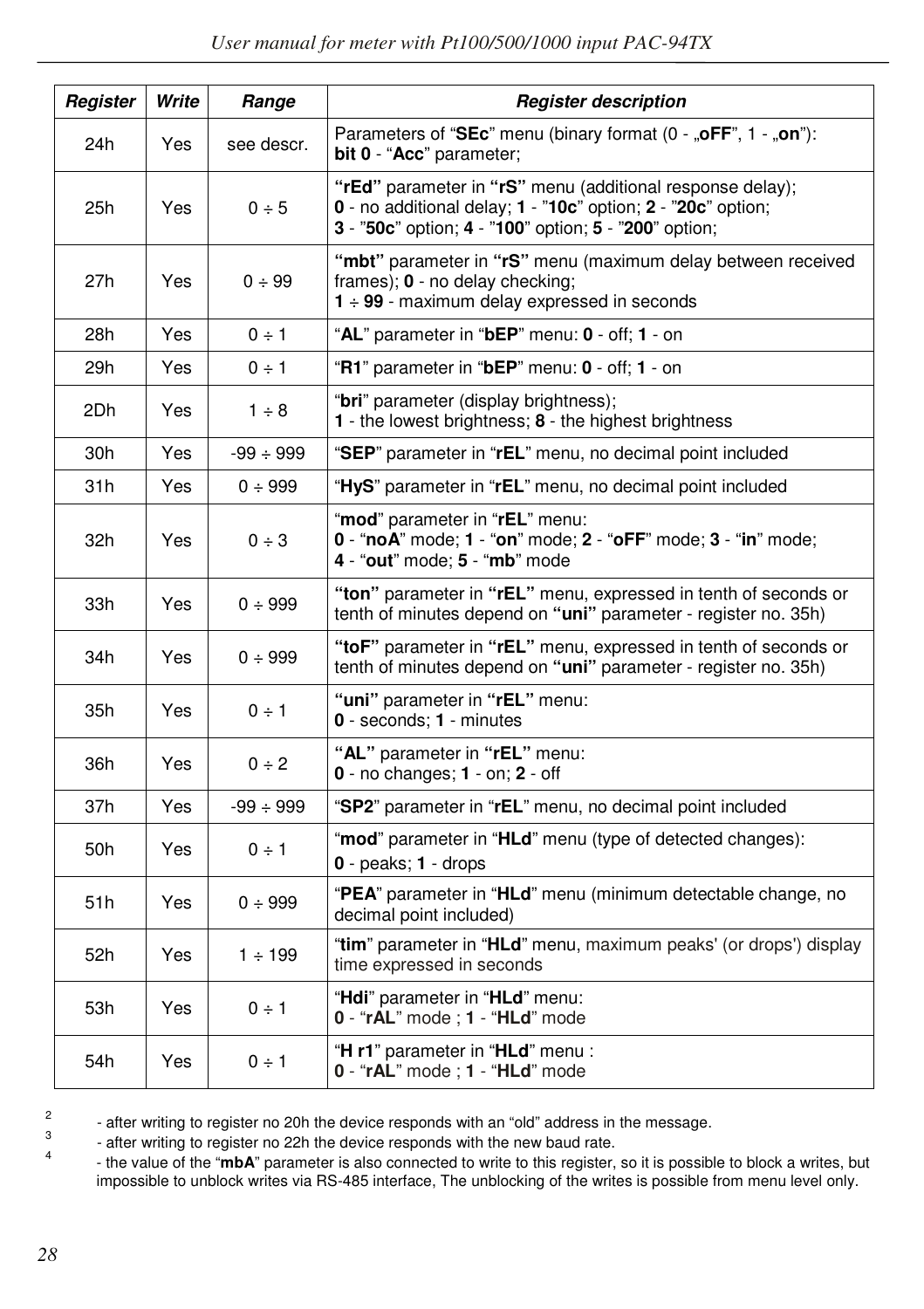## *9.2. TRANSMISSION ERRORS DESCRIPTION*

If an error occurs while write or read of single register, then the device sends an error code according to Modbus RTU specifications (example message no 1).

Error codes:

| - illegal function (only functions 03h, 06h and 10h are available), |
|---------------------------------------------------------------------|
| - illegal register address                                          |
| - illegal data value                                                |
| - no write permission (see: "mbA" parameter)                        |
| - exceed of upper border of input range                             |
| - exceed of lower border of input range                             |
|                                                                     |

A0h and 60h codes can appear only during reg. 01h is reading by 03h function (read of a single register).

## *10.3. EXAMPLES OF QUERY/ANSWER FRAMES*

Examples apply for device with address 1. All values are represent hexadecimal.

**Field description: ADDR Device address on modbus network**<br> **FUNC Device** Function code **FUNC** Function code<br> **REG H.L** Starting addres Starting address (address of first register to read/write, Hi and Lo byte) **COUNT H,L** No. of registers to read/write (Hi and Lo byte) **BYTE C** Data byte count in answer frame **DATA H,L** Data byte (Hi and Lo byte)<br>**CRC L.H** CRC error check (Hi and L CRC error check (Hi and Lo byte)

#### **1. Read of the displayed value (measurement), PAC-94TX device address = 01h:**

| <b>ADDR</b> | <b>FUNC</b> |    | REG H.L | COUNT H,L |  | CRC L.H |    |
|-------------|-------------|----|---------|-----------|--|---------|----|
| 01          | 03          | 00 |         | 00        |  | D5      | CA |

a) The answer (we assume that the measure result is not out of range):

|    | ADDR   FUNC | BYTE C | DATA H.L |  | CRC L.H |    |
|----|-------------|--------|----------|--|---------|----|
| 01 | 03          | 02     | ЕF<br>00 |  | F8      | 04 |

DATA H,  $L$  - displayed value = 255, no decimal point. Decimal point position can be read from reg. 03h.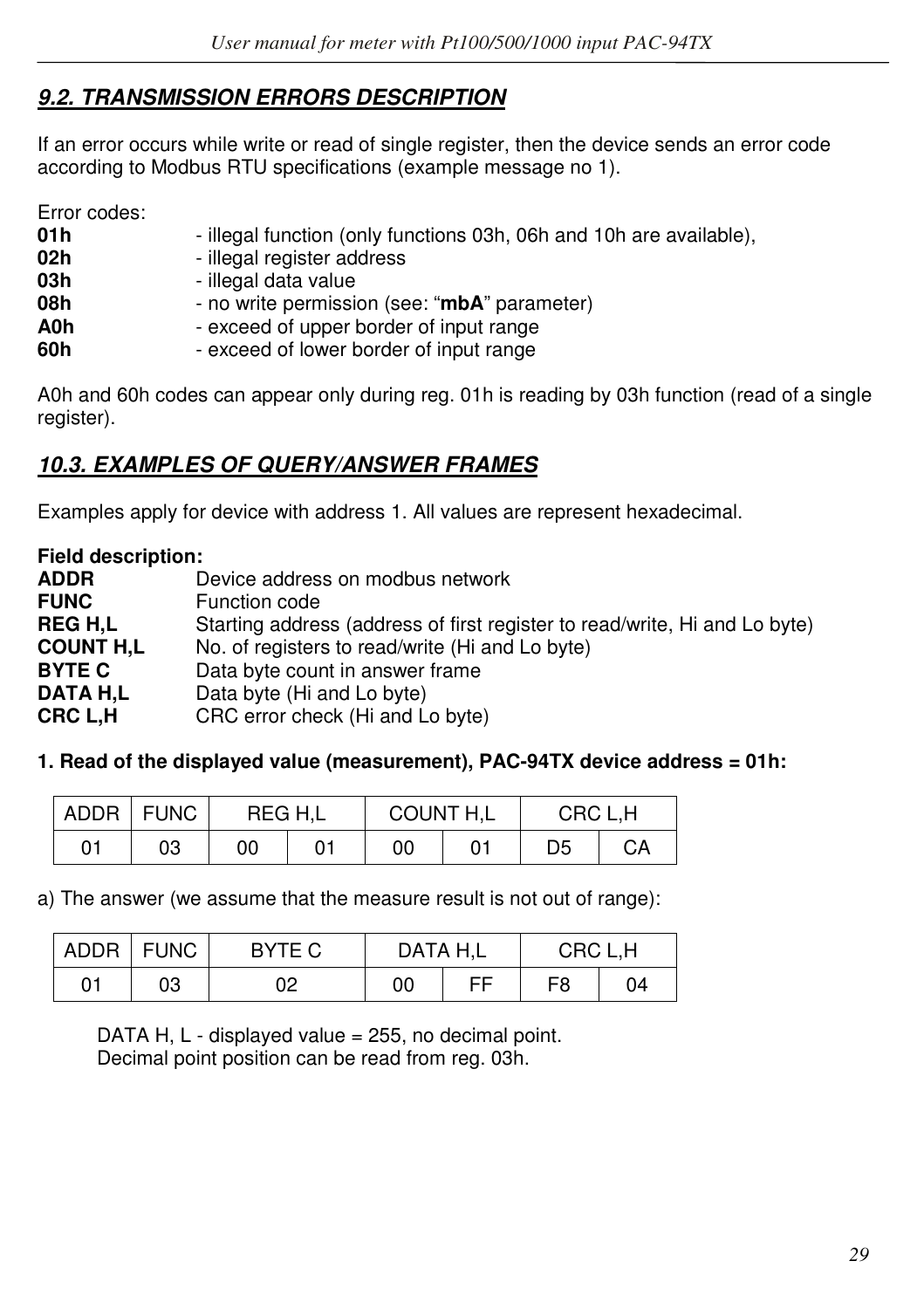The answer (if an error occur):

|    | ADDR   FUNC | <b>ERROR</b> | CRC L,H |    |
|----|-------------|--------------|---------|----|
| 01 | 83          | 60           | 41      | 18 |

ERROR - error code = 60h, bottom border of the measurement range is exceeded

#### **2. Read of device ID code**

|    | ADDR   FUNC | REG H.L |    | COUNT H,L |  | CRC L.H |    |
|----|-------------|---------|----|-----------|--|---------|----|
| 01 | 03          | 00      | Ο1 | 00        |  | D4      | 00 |

The answer:

| <b>ADDR</b> |    | FUNC   BYTE C | DATA H.L |    | CRC L.H |    |  |
|-------------|----|---------------|----------|----|---------|----|--|
| 01          | 03 | 02            | 20       | B6 | 20      | 32 |  |

DATA - identification code (20B6h)

#### **3. Change of the device address from 1 to 2 (write to reg. 20h)**

|    | ADDR   FUNC | REG H.L |    | DATA H.L |    | CRC L.H |    |
|----|-------------|---------|----|----------|----|---------|----|
| 01 | 06          | 00      | 20 | 00       | 02 | 09      | C1 |

DATA H - 0

DATA L - new device address (2)

The answer (the same as the message):

|    | ADDR FUNC | REG H.L |    | DATA H.L |    | CRC L.H |    |
|----|-----------|---------|----|----------|----|---------|----|
| 01 | 06        | 00      | 20 | 00       | 02 | 09      | С1 |

#### **4. Change of baud rate of all devices connected to the net (BROADCAST message).**

|    | ADDR FUNC | REG H.L |    | COUNT H,L |    | CRC L.H |    |
|----|-----------|---------|----|-----------|----|---------|----|
| 00 | 06        | 00      | 22 | 00        | 04 | 29      | D2 |

DATA H - 0

DATA L - 4, new baud rate 19200 baud



Device do not reply to BROADCAST-type messages.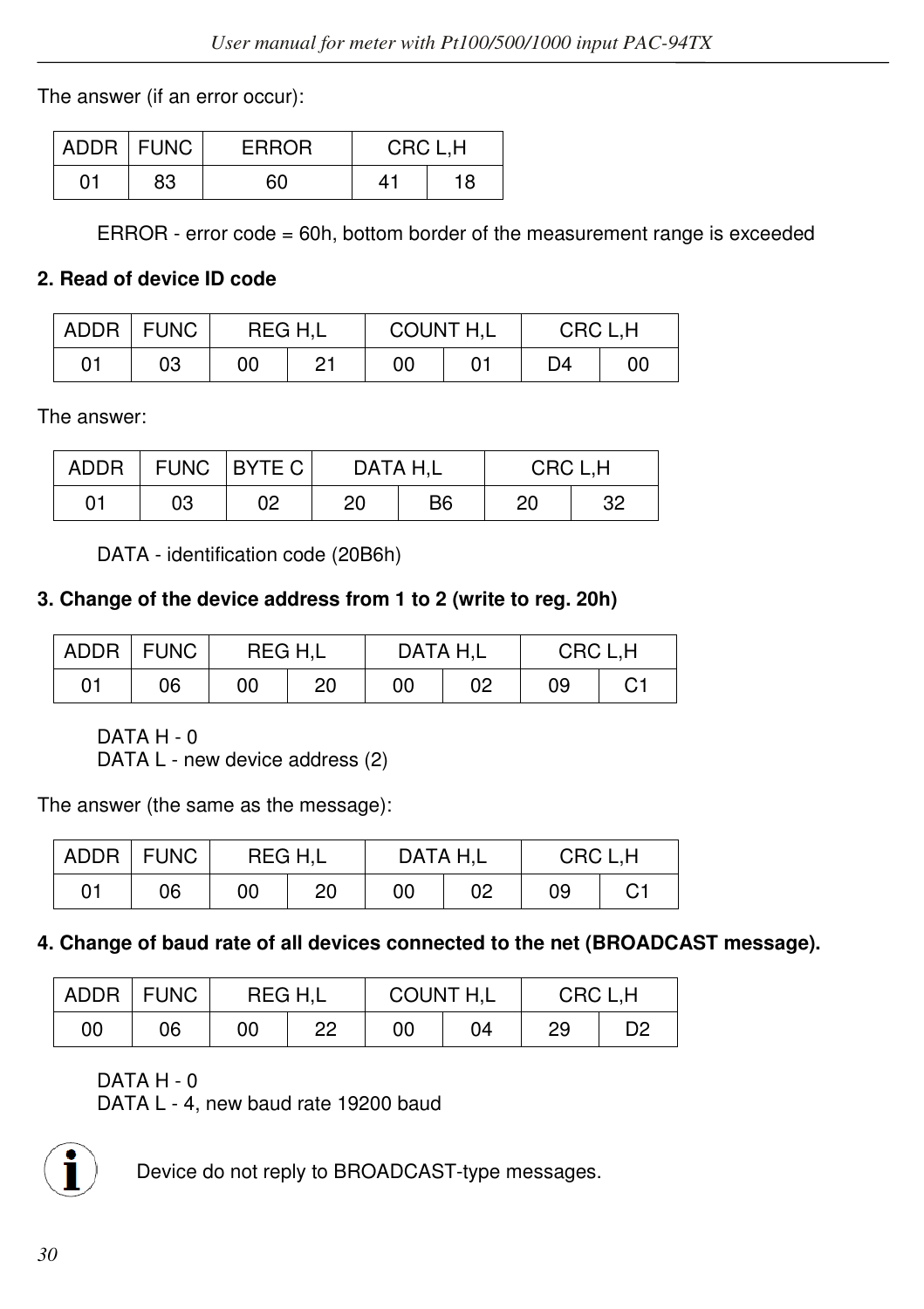#### **5. Read of the registers 1, 2 and 3 in one message (example of reading a number of registries in one frame):**

|    | ADDR   FUNC | REG H.L |  | COUNT H.L |    | CRC L.H |    |
|----|-------------|---------|--|-----------|----|---------|----|
| 01 | 03          | 00      |  | 00        | 03 | 54      | 0Β |

COUNT L - the count of being read registers (max.16)

The answer:

|    | ADDR   FUNC   BYTE C   DATA H1,L1   DATA H2,L2   DATA H3,L3   CRC L,H |     |    |    |      |         |                       |  |
|----|-----------------------------------------------------------------------|-----|----|----|------|---------|-----------------------|--|
| 03 | 06                                                                    | -00 | 0A | 00 | $00$ | $00$ 01 | $\vert$ 78 $\vert$ B4 |  |

DATA H1, L1 - reg. 01h (10 - displayed value "1.0"), DATA H2, L2 - reg. 02h (0 - no errors),

DATA H3, L3 - reg. 03h (1 - decimal point position " 0.0").



**There is no full implementation of the Modbus Protocol in the device. The functions presented above are available only.**

# *10. DEFAULT AND USER'S SETTINGS LIST*

| Parameter       | <b>Description</b>                                  | Default value | User's value | Desc.<br>page |  |  |  |
|-----------------|-----------------------------------------------------|---------------|--------------|---------------|--|--|--|
|                 | Parameters of relay R1 operation ("rEL" menu)       |               |              |               |  |  |  |
| <b>SEP</b>      | Relay R1 threshold                                  | 2.0           |              | 20            |  |  |  |
| SP <sub>2</sub> | Relay R1 second threshold                           | 3.0           |              | 20            |  |  |  |
| <b>HYS</b>      | Hysteresis of relay R1                              | 0.0           |              | 21            |  |  |  |
| mod             | Operation mode of relay R1                          | In            |              | 21            |  |  |  |
| ton             | Turn on delay of relay R1                           | 0.0           |              | 21            |  |  |  |
| toF             | Turn off delay of relay R1                          | 0.0           |              | 22            |  |  |  |
| uni             | Unit of "ton", "toF" parameters of relay R1         | <b>SEC</b>    |              | 22            |  |  |  |
| AL              | Reaction for critical situation of relay R1         | oFF           |              | 22            |  |  |  |
|                 | Activation of acoustic signal (menu "bEP")          |               |              |               |  |  |  |
| AL              | Activation of acoustic signal by critical situation | oFF           |              | 22            |  |  |  |
| r1              | Activation of acoustic signal by relay R1           | oFF           |              | 22            |  |  |  |
|                 | Configuration of measurement input ("inP" menu)     |               |              |               |  |  |  |
| FiL             | Filtering ratio                                     | $\Omega$      |              | 23            |  |  |  |
| Pnt             | Decimal point position                              | 0.0           |              | 23            |  |  |  |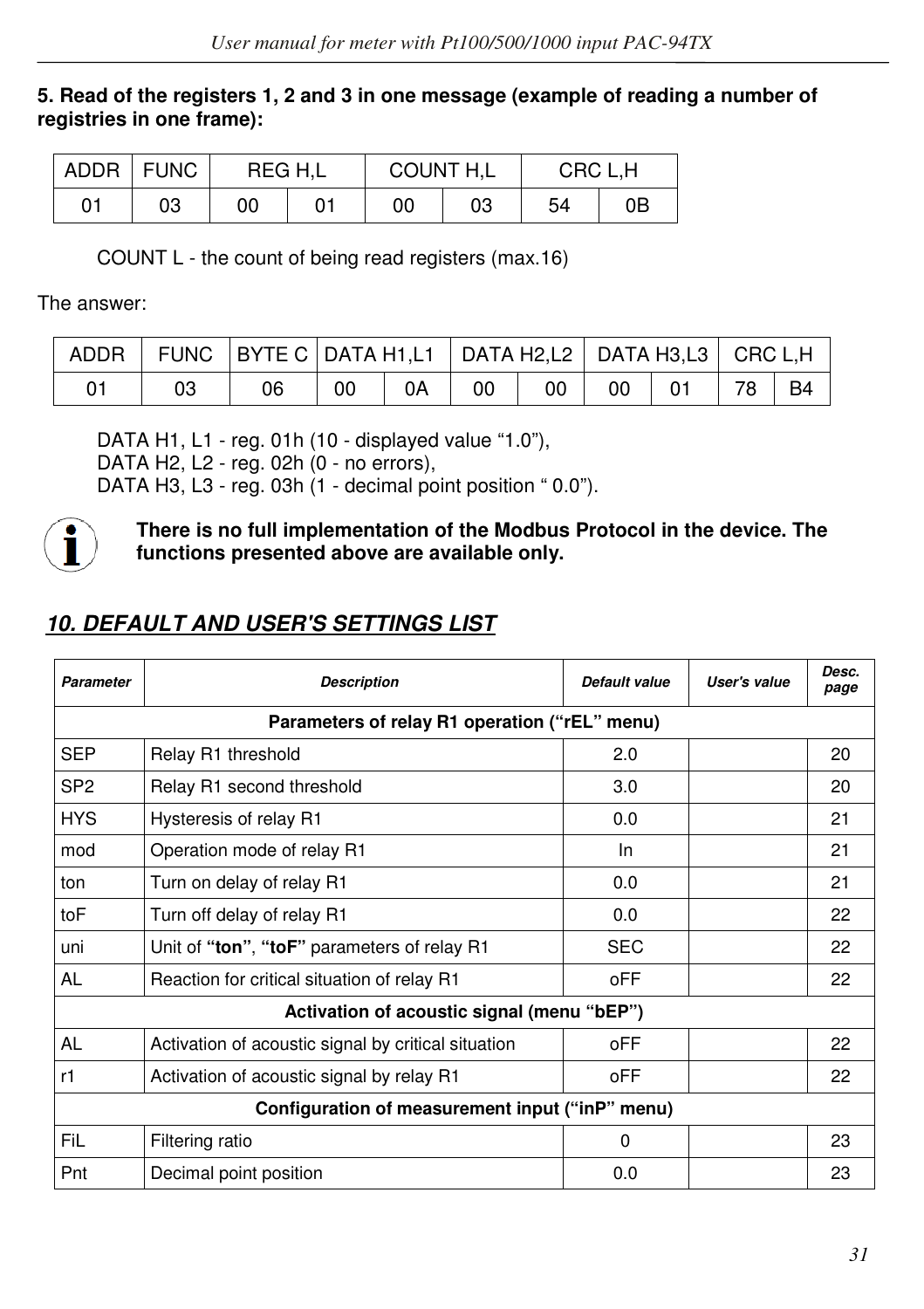| <b>Parameter</b>                                       | <b>Description</b>                                                                    | Default value    | User's value | Desc.<br>page |  |  |  |  |  |
|--------------------------------------------------------|---------------------------------------------------------------------------------------|------------------|--------------|---------------|--|--|--|--|--|
| <b>OFS</b>                                             | Shifting of measurement scale                                                         | 0.0              |              | 23            |  |  |  |  |  |
|                                                        | <b>Display parameters</b>                                                             |                  |              |               |  |  |  |  |  |
| bri                                                    | Display brightness                                                                    | bri <sub>6</sub> |              | 23            |  |  |  |  |  |
| Configuration of peaks detection function ("HLd" menu) |                                                                                       |                  |              |               |  |  |  |  |  |
| mod                                                    | Kind of detected changes                                                              | nor              |              | 23            |  |  |  |  |  |
| <b>PEA</b>                                             | Minimum detected change                                                               | 0.0              |              | 23            |  |  |  |  |  |
| tim                                                    | Maximum time of peak displaying                                                       | 0.0              |              | 23            |  |  |  |  |  |
| Hdi                                                    | The type of displayed value                                                           | <b>HLd</b>       |              | 23            |  |  |  |  |  |
| Hr1                                                    | Source of relay R1, and LED R control                                                 | rAL              |              | 23            |  |  |  |  |  |
|                                                        | Settings of access to the configuration parameters ("SEc" menu)                       |                  |              |               |  |  |  |  |  |
| Acc                                                    | Permission to changes of relay R1 threshold<br>without of the user password knowledge | on               |              | 23            |  |  |  |  |  |
|                                                        | RS-485 interface configuration (menu "rS")                                            |                  |              |               |  |  |  |  |  |
| Adr                                                    | Device address                                                                        | 0                |              | 24            |  |  |  |  |  |
| bAu                                                    | Baud rate                                                                             | 9.6              |              | 24            |  |  |  |  |  |
| mbA                                                    | Permission to changes of configuration registers                                      | on               |              | 24            |  |  |  |  |  |
| mbt                                                    | Maximum delay between received messages                                               | 0                |              | 24            |  |  |  |  |  |
| rEd                                                    | Additional delay of answer transmission                                               | Std              |              | 25            |  |  |  |  |  |